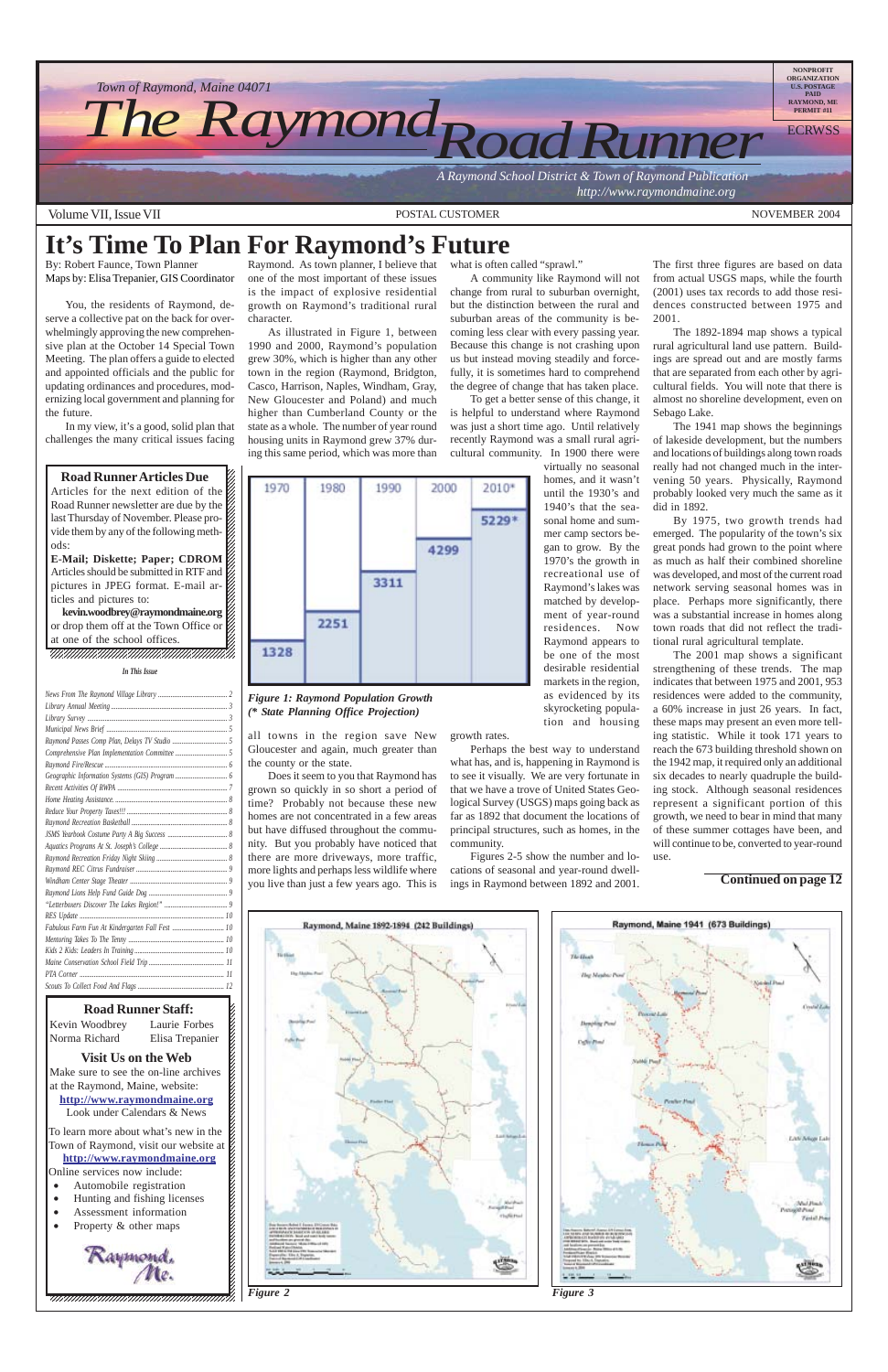| November/December 2004<br><b>Events and Meeting Schedule</b>                                                                                             |                                                                                                                                                                                       |                                                                                                                                        |                                                                                                                                                             |                                                                                                                                                                                                                                                                                                                          |                                                                                                                                                                                                           |                                                                        |  |
|----------------------------------------------------------------------------------------------------------------------------------------------------------|---------------------------------------------------------------------------------------------------------------------------------------------------------------------------------------|----------------------------------------------------------------------------------------------------------------------------------------|-------------------------------------------------------------------------------------------------------------------------------------------------------------|--------------------------------------------------------------------------------------------------------------------------------------------------------------------------------------------------------------------------------------------------------------------------------------------------------------------------|-----------------------------------------------------------------------------------------------------------------------------------------------------------------------------------------------------------|------------------------------------------------------------------------|--|
| <b>SUNDAY</b>                                                                                                                                            | <b>MONDAY</b>                                                                                                                                                                         | <b>TUESDAY</b>                                                                                                                         | <b>WEDNESDAY</b>                                                                                                                                            | <b>THURSDAY</b>                                                                                                                                                                                                                                                                                                          | <b>FRIDAY</b>                                                                                                                                                                                             | <b>SATURDAY</b>                                                        |  |
| FB=Fire Barn<br>JS=Jordan-Small<br>KC=Kokatosi Campgnd<br>PS=Public Safety Bldg.<br>RE=Raymond<br>Elementary                                             | SG=Sheri Gagnon<br>TG=Town Garage RT85<br><b>TH=Town Hall</b><br><b>VL</b> =Village Library<br>VC=Village Church<br>VT=Village Tennis<br><b>MB</b> =ModularBuilding at<br><b>JSMS</b> | $\overline{\mathbf{2}}$<br>7:00AM-8:00PM<br><b>NATIONAL/STATE</b><br><b>ELECTIONS</b><br><b>6:30PM VC</b><br>Troop 800 Meeting         | $\mathbf{3}$<br>10:00AM VL<br>Toddlertime<br>10:45AM VL<br>Preschool Storytime<br>7:00-8:30PM VL<br>Adult Game Night -<br>Poker and Chips                   | 4<br><b>6:30PM KC</b><br>Lions Club Meeting<br>6:30-8:30PM JS<br><b>BSA Merit Badge College</b>                                                                                                                                                                                                                          | 5                                                                                                                                                                                                         | 6<br>2:00-4:00PM KC<br>Scouting for Food<br><b>Retired Flag Pickup</b> |  |
| $\overline{7}$                                                                                                                                           | 8<br>10:00AM VL<br>Babytime                                                                                                                                                           | 9<br><b>6:30PM VC</b><br>Troop 800 Meeting<br>6:30PM RE<br><b>PTA Meeting</b><br><b>7:00PM TH</b><br>One Raymond Steering<br>Committee | 10<br>10:00AM VL<br>Toddlertime<br>10:45AM VL<br>Preschool Storytime<br>7:00PM TH<br><b>Planning Board</b><br>7:00-8:30PM VL<br>Learn Excel<br>Spreadsheets | 11<br><b>VETERANS DAY</b><br><b>TOWN OFFICE</b><br><b>CLOSED</b><br><b>BSA Flag Retiring</b><br>Ceremony                                                                                                                                                                                                                 | 12<br>Denim Day at RES<br>2:15PM Poland<br><b>JSMS Golf</b>                                                                                                                                               | 13                                                                     |  |
| 14                                                                                                                                                       | 15<br>10:00AM VL<br>Babytime                                                                                                                                                          | 16<br><b>6:30PM VC</b><br>Troop 800 Meeting<br>7:00PM TH<br>Selectmen Meeting                                                          | 17<br>8:00AM-8:00PM RE<br><b>Book Fair</b><br><b>10:00AM VL</b><br>Toddlertime<br>10:45AM VL<br>Preschool Storytime<br>6:30PM VL<br>Pajama Storytime        | 18<br>8:00AM-8:00PM RE<br><b>Book Fair</b><br>5:00PM Point Sebago<br>at Camp Sunshine<br><b>Chamber of Commerce</b><br><b>After Hours</b><br>6:00-8:00PM RE<br>Drama Performance<br><b>6:30PM KC</b><br>Lions Club Meeting<br>6:30-8:30PM JS<br><b>BSA Merit Badge College</b><br>7:00PM TH<br><b>Cemetery Committee</b> | 19<br>8:00AM-8:00PM RE<br><b>Book Fair</b><br>9:00AM RE<br>Good News<br>8:00AM-8:00PM VL<br><b>Library Board Meeting</b><br>6:00-8:00PM RE<br>PTA Holiday Fair<br><b>Camp Nutter</b><br>Troop 800 Campout | 20<br><b>Camp Nutter</b><br>Troop 800 Campout                          |  |
| 21<br><b>Camp Nutter</b><br>Troop 800 Campout<br>3:00-4:30PM VL<br>Native American<br><b>Traditions &amp; Music</b><br>3:00PM VL<br><b>Reading Group</b> | 22<br><b>10:00AM VL</b><br>Babytime                                                                                                                                                   | 23<br>6:30PM VC<br>Troop 800 Meeting                                                                                                   | 24<br><b>10:00AM VL</b><br>Toddlertime<br>10:45AM VL<br>Preschool Storytime<br><b>7:00PM MB</b><br>Conservation<br>Commission                               | 25<br><b>Road Runner</b><br><b>Deadline</b><br><b>THANKSGIVING DAY</b><br><b>TOWN OFFICE</b><br><b>CLOSED</b>                                                                                                                                                                                                            | 26<br><b>TOWN OFFICE</b><br><b>CLOSED</b>                                                                                                                                                                 | 27                                                                     |  |
| 28<br>5:00PM VL<br><b>Tree Lighting Ceremony</b>                                                                                                         | 29<br>10:00AM VL<br>Babytime<br>6:00-8:30PM RE<br>Pack 800 Meeting<br>7:00PM TH<br>Zoning Board of Appeals                                                                            | 30<br><b>6:30PM VC</b><br>Troop 800 Meeting<br><b>7:00PM MB</b><br><b>Conservation Commision</b>                                       | $\blacktriangleleft$<br><b>10:00AM VL</b><br>Toddlertime<br>10:45AM VL<br>Preschool Storytime                                                               | $\overline{2}$<br><b>6:30PM KC</b><br>Lions Club Meeting                                                                                                                                                                                                                                                                 | 3<br><b>Camp Hinds</b><br>Troop 800 Campout                                                                                                                                                               | 4<br><b>Camp Hinds</b><br>Troop 800 Campout                            |  |

#### **Upcoming Events**

On Wednesday, November 3, from 7 to 8:30pm the adult games series continues: "Meet Across the Board," with Scrabble and checkers featured. We welcome all players – we have plenty of games to share.

Wednesday, November 10, will be an opportunity to learn how to use spreadsheets, or perhaps to brush up on your skills. Doris Horne will explain and demonstrate how to work with spreadsheets using Microsoft Excel. It will be at the library from 7pm to 8:30pm. All interested persons are invited to attend.

To help celebrate Children's Book Week the week of November 17, there will be a Pajama Storytime at the library for preschool and elementary school youngsters on November 17 at 6:30pm. Jodie Fein, an acclaimed storyteller, will be the guest story teller. Everyone wears PJs - Moms and Dads, too.

On Sunday, November 21, from 3pm to 4:30pm, we are in for a special treat. A program entitled "Native American Traditions and Music" will be presented by Lynn Osterberg and Frank Barber. Both are of Native American descent. In a celebration of Thanksgiving, Lynn and Frank will explain how Native Americans were able to sustain themselves through autumn and winter months on what they were able to hunt or harvest.

They will share Ojibway and Cherokee lore and sing their native songs. Please join us for this unique way of celebrating Thanksgiving.

The Raymond Lions Club sponsors the Annual Tree Lighting Ceremony, which will be held at the library on November 28 at 5 pm. This is a community event, and there

will be fun and refreshments; so let's open the holiday season together.

The Holiday Bake Sale will be held at the library on December 12 beginning at 11am and continuing through the afternoon. There will be special treats for everyone.

This is a wonderful way to supplement your holiday baking; makes great gifts, too.

#### **Special Honor**

The Raymond Village Library named Lisa Friedlander as the Outstanding Service Award recipient on September 30, 2004. At the library's annual meeting, Sue Ellen Gendron presented Lisa with a book dedicated in her honor for the MANY ways she has contributed to the library and its programs.

Some of the contributions listed were: five years as the coordinator and initiator of RVL's Summer Reading Program; coordinating and planning the Murder Mystery Dinner fundraisers; coordinating and planning the Junior Murder Mystery Night; creator and coordinator of the

bridge program; Library Survivor Night for fourth and fifth graders; as well as volunteering at the circulation desk. Many of these contributions required much time, energy, creativity and supplies, which Lisa also donated.

#### **Murder Mystery Dinner**

The Murder Mystery Dinner on October 16 proved that fundraising can be Fun. The 40 participants in colorful costumes of the late 1800's were all suspects until the real culprits were discovered. Lots of wonderful food, laughter and fun were had by all. We would like to thank the following businesses for their contributions: Little

> Wohelo Lodge, The Good Life Market, Sunset Variety, Fisherman's Net, D'n J Pizza, Danielle's Diner, Raymond Village Florist, K&K Video, Cabin Candlery, Cricket's Corner, Aubuchon Hardware, Shaw's, Hannaford and Wal-Mart. The kitchen crew : Barb Thorpe, Ben Severn, Sandi Severn, Tom Cloutier and Bill Dreyer. The maids: Molly Cloutier, Gaia Cloutier, Molly Keane Dreyer and Haley Acker. Because of the generous help and wonderful participation, \$1,100, was raised for book purchases for the library.

#### **Art Exhibit**

The artwork displayed at the library throughout November was painted by 16-year old artist Kayla Harding, a junior at St. Dominic's Regional High School. Although Kayla has always been interested in art, she just began formal art classes last year, and has been selling her art at Cottage Industries of Raymond and at Thompson Lake Marina of Casco.

Kayla also enjoys softball, dance, teaching Sunday School and is a member of the Key Club. She is the Vice President of the Art Club at St. Dom's and takes part in the Art

and Literacy Magazine. Kayla attended Jordan-Small School and lives in Raymond. Her art exhibit includes different media: ink sketches, acrylics and pastels, and covers a variety of subjects. Be sure to enjoy Kayla's artwork when you next come to the library.



*Lisa Friedlander (left) receiving the Outstanding Service Award - Raymond Village Library - presented by Sue Ellen Gendron.*

PAGE 2 THE RAYMOND ROAD RUNNER NOVEMBER, 2004

### **News From The Raymond Village Library**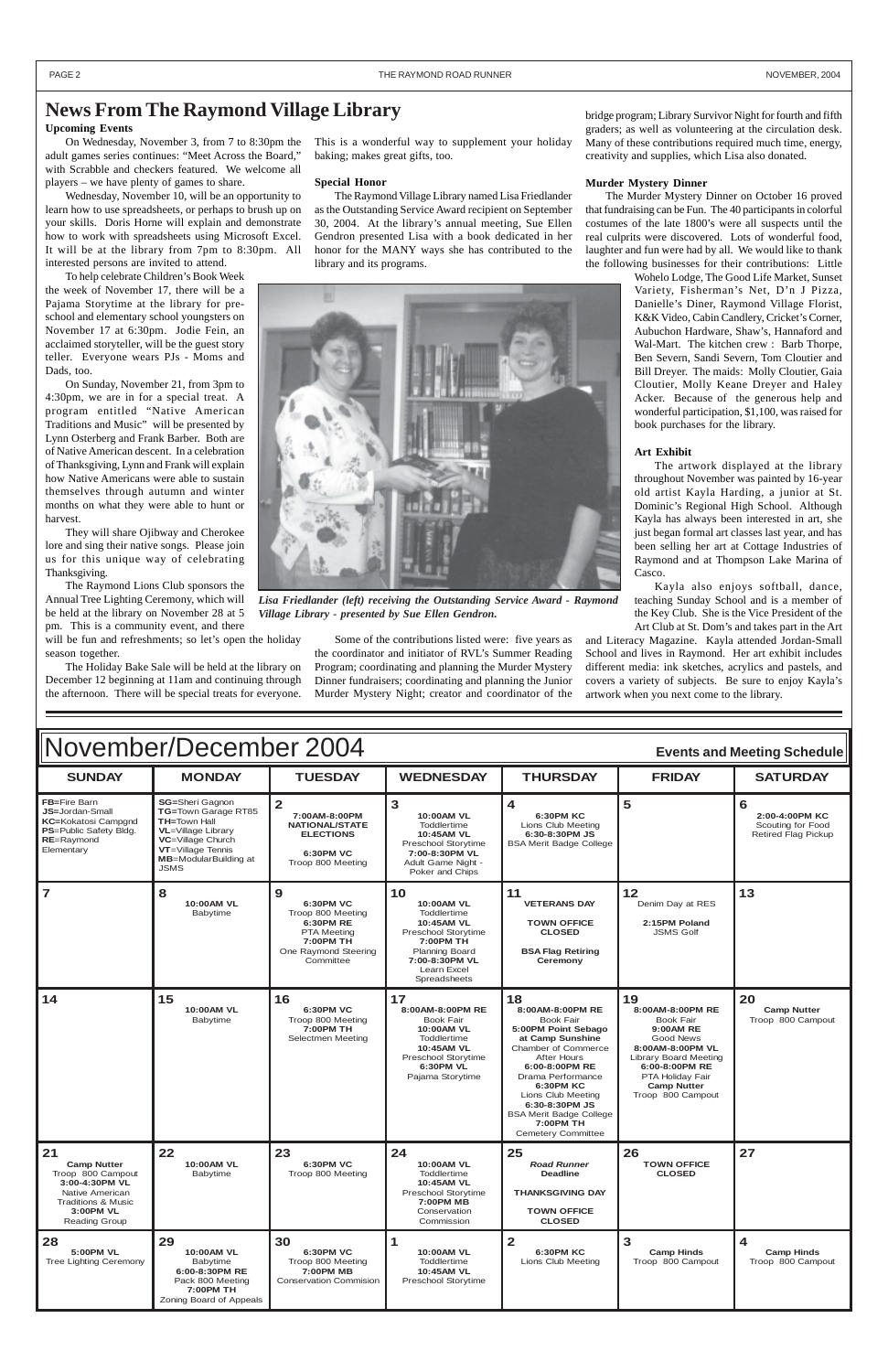You can make a great contribution to the library's future with just a few minutes of your time – the Planning Committee has developed a survey to get your input on how the library can most effectively and creatively serve this community. Your feedback will help us

- determine what the library is doing well and what could be improved
- understand the needs of a growing community
- plan ahead for services that are aligned with adequate resources

Thank you for your feedback!

- 
- **2. What are your reasons for using the library?** *all that apply*
- Bestsellers School homework
- Fiction books Children's programs
- Nonfiction books Adult programs
- Gather information/research "How To" subjects
- Children's materials Adult books on tape
- Young adult materials Income tax forms<br>• Videos/DVDs Reference materials
- 
- Copy machine Word processing<br>• Magazines Meet friends/busi
- 
- 
- 
- Internet Quiet place to work

• Reference materials

• Music CDs • Marvel - Statewide Database

• Meet friends/business associates

In order to serve the needs of our community, we are seeking input from you on a variety of issues. Your responses will help us greatly in our planning for the future.

You may also fill this survey out online at www.raymondmaine.org/library

#### **Please complete the survey by November 30, 2004**

**Thank you in advance for your cooperation & time in filling out this survey!**

|  |  |  | 1. How often do you use the Raymond Village Library? |  |
|--|--|--|------------------------------------------------------|--|
|  |  |  |                                                      |  |

- Once a week Once very six months
- Once every two weeks Once a year
- Once a month Never

- Don't know the location of library Use the library at my
- Library is too far from my home Use a neighboring library
- Don't have transportation Buy my own books/ma
- Don't have a library card Unaware of library ser
- Inconvenient hours
- Other (please specify)

Does this meet your needs? • Yes • No What other days or hours would serve you better?

- 
- Library had no material on the subject I don't know how to use computers
- 
- 
- I did not ask for help
- Other (please specify)

**7. Rank this library facility.** Very Poor Adequate Good Good Excellent Condition of the outside of the building  $1$  2 3 4 5 Condition of the inside of the building  $12347$ <br>12345

| Jigsaw puzzles |  |  |
|----------------|--|--|
|----------------|--|--|

• Other (please specify)

Comments:

Comments:

• Community Informatio

On September 30<sup>th</sup>, the Raymond Village Library held its first annual meeting as a non-profit corporation. Lisa Schadler and Deb Hutchinson were elected to the Board of Trustees. Lisa and Deb joined Louise Murray, Laurie Forbes, Sandi Severn, Diane Cole and Lori Rand on the board. President Louise Murray thanked Charlie Hewson and Karyn Knights, outgoing trustees, for their service to the library.

> **4. The Library hours, which complement neighboring library hours, are…. Sunday, Monday and Wednesday from 10am to 7pm**

**5. Please describe the quality of service you received at the library.**

| Staff was attentive           | $\bullet$ Yes $\bullet$ N o |                    |
|-------------------------------|-----------------------------|--------------------|
| Staff was knowledgeable • Yes |                             | $\cdot$ N $\alpha$ |
| Staff was helpful             | $\bullet$ Yes               | $\cdot$ N $\alpha$ |
| Staff was courteous           | $\bullet$ Yes               | $\cdot$ N $\alpha$ |
| Comments:                     |                             |                    |

### **3. What are your reasons for not using the Library?** *all that apply*

Comments:

- Item was checked out All computers were in use
	-
- I could not find the material Library computers were down
- Staff could not find the material Needed to use interlibrary loan

**6. If you had difficulty obtaining what you needed, please tell us why.** *all that apply*

| on             | Ease of access entering the building                                   | 1                 |                        | 3              | 4              | 5          |
|----------------|------------------------------------------------------------------------|-------------------|------------------------|----------------|----------------|------------|
|                | Ease of access inside the building                                     |                   | $\overline{2}$         | 3 <sup>7</sup> | $4 \quad$      | 5          |
|                | Signs and signage                                                      |                   | $\overline{2}$         | 3 <sup>1</sup> | $4 \quad$      | $\sqrt{5}$ |
|                | Layout and arrangement                                                 | $1 \qquad \qquad$ | $\overline{2}$         | 3 <sup>7</sup> | $\overline{4}$ | 5          |
|                | Provision of seating and tables                                        | $1 \qquad \qquad$ | $\overline{2}$         | 3 <sup>7</sup> | $\overline{4}$ | $\sqrt{5}$ |
|                | <b>Cleanliness</b>                                                     |                   | $\overline{2}$         | 3 <sup>1</sup> | $4 \quad$      | $\sqrt{5}$ |
|                | Lighting                                                               | 1                 | $2^{\circ}$            | $\mathcal{E}$  | $\overline{4}$ | 5          |
|                | Comments:                                                              |                   |                        |                |                |            |
| t apply        |                                                                        |                   |                        |                |                |            |
| school/college |                                                                        |                   |                        |                |                |            |
| ary:           |                                                                        |                   |                        |                |                |            |
| agazines       |                                                                        |                   |                        |                |                |            |
| rvices         | 8. Where would you be most likely to see information about the Raymond |                   |                        |                |                |            |
|                | Village Library programs and services? (all that apply)                |                   |                        |                |                |            |
|                | • Cable TV                                                             |                   | • www.raymondmaine.org |                |                |            |
|                | • Raymond Road Runner                                                  |                   |                        |                |                |            |
|                | • Local newspapers (please specify) _______                            |                   |                        |                |                |            |
|                | • Town Hall                                                            |                   | • School folders       |                |                |            |
|                | • Library                                                              |                   |                        |                |                |            |
|                | • Other: (please specify)                                              |                   |                        |                |                |            |
|                |                                                                        |                   |                        |                |                |            |
|                |                                                                        |                   |                        |                |                |            |
|                |                                                                        |                   |                        |                |                |            |
|                |                                                                        |                   |                        |                |                |            |

### **What Does the Future Hold for the Raymond Village Library?**

Library Director Barbara Thorpe, in her Annual Report to the Board of Trustees, called the dedicated volunteers the mainstay of the library. She thanked the volunteers for the major contribution they make to the library – at the circulation desk, behind the scenes processing items into the collection, and on committees. The newly formed or recently reinvigorated committees are continuing to expand, representing the town's needs with a broader population of library patrons and advocates.

Volunteers serve on the following library committees: Program, Technology, Planning, Publicity, and Building & Grounds. Director Thorpe cited the Program Committee for the enrichment and cultural depth they add to the community. Complimenting the Technology Committee for their responsiveness to any problem at any time, she noted that the internet and word processing capabilities at the library are much in demand by patrons. The Planning Committee work, she stated, will help assure responsiveness to the needs of its current patrons and expand the number of users through its outreach to individuals and organizations in the town. She thanked the Building and Grounds for their work to enhance the "curb appeal" of the library and for their promptness in addressing upkeep and maintenance needs. She related that other librarians in the area are impressed with the level of media coverage received by Raymond Village

Library in local publications, and she attributed that to the personal contacts made with the media outlets by the Publicity Committee. In addition to the above committees, a Fundraising Committee is being established to explore new revenue sources.

One volunteer who contributes in a myriad of ways to the library was given a special tribute at the meeting. Please see the article on Page 2 about how one volunteer, Lisa Friedlander, has had such a positive impact on the library's role in the community.

Please visit the Raymond Village Library link on the Town's website to view the full minutes of the meeting, including briefs of the individual committee reports and the year-in-review summaries presented. Comments, questions, compliments, or concerns regarding the library may be addressed to any member of the Board of Trustees or to Director Thorpe.

### **Library Annual Meeting Welcomes New Trustees And Highlights Volunteers' Dedicated Service**

# Raymond Village Library Survey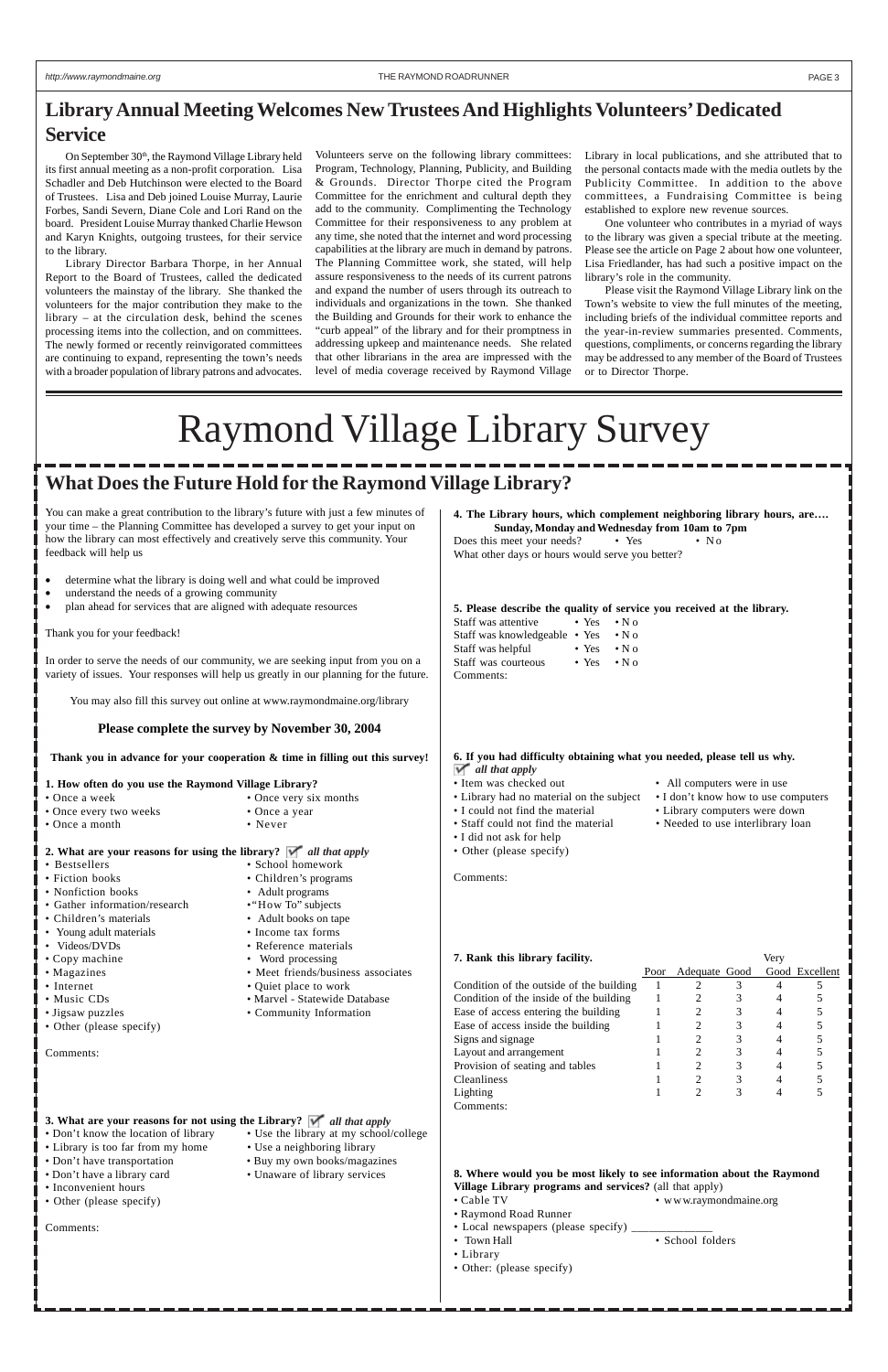### **What Does the Future Hold for the Raymond Village Library? ......continued from previous page**

Iam... • Male • Female **Your age group:**

• 11 and under • 40-49

- 
- 
- 30-39 70 or over
- 12- 17 50-59 • 18-29 • 60-69

**12. Are there any services/programs you feel might meet the needs of the community that we do not currently offer?**

| 9. Which programs or activities would you most likely attend or use?                         |                                    |                                       | Number of family members using Library Card:                              |  |  |  |
|----------------------------------------------------------------------------------------------|------------------------------------|---------------------------------------|---------------------------------------------------------------------------|--|--|--|
| $\blacktriangleright$ all that apply                                                         |                                    |                                       | $\frac{12-16}{12-16}$<br>$\frac{1}{2}$ 0-5 years                          |  |  |  |
| • Baby story time                                                                            | • Art Museum pass                  | • Poetry readings                     | $\frac{1}{1}$ 6-11 years<br>17 to adult                                   |  |  |  |
| • Preschool story time                                                                       | • Book sales                       | • Health programs                     |                                                                           |  |  |  |
| • Toddler story time                                                                         | • Travel programs                  | • Plant sales                         | • Summer Resident<br>I am • Year round resident                           |  |  |  |
| • Meet the Author programs                                                                   | • Craft workshops                  | • Writing workshops                   | • Non-Raymond Resident                                                    |  |  |  |
| • Book discussion group                                                                      | • Computer terminals and databases |                                       |                                                                           |  |  |  |
| • Delivery service to the homebound                                                          |                                    |                                       | In what part of town do you reside?                                       |  |  |  |
| • Other: (please specify)                                                                    |                                    |                                       | • Raymond Village• East Raymond<br>• Route 302 area                       |  |  |  |
|                                                                                              |                                    |                                       | • Raymond Cape<br>• Raymond Hill                                          |  |  |  |
|                                                                                              |                                    |                                       | • Other                                                                   |  |  |  |
| 10. Which areas of the library's collection would you like to see expanded?                  |                                    |                                       | If not a resident of Raymond, why do you use the Raymond Village Library? |  |  |  |
| $\mathbb{R}$ all that apply                                                                  |                                    |                                       | • Collections<br>• Convenient hours                                       |  |  |  |
| • General Nonfiction                                                                         | • General Fiction                  | • Reference                           | • Convenient location<br>• Other: (Please                                 |  |  |  |
| • Religion/Philosophy                                                                        | • Mystery                          | • History                             |                                                                           |  |  |  |
| • Science Fiction                                                                            | • Romance                          | • Travel                              |                                                                           |  |  |  |
| • Science/Technology                                                                         | • Western                          | • Self Help                           | Do you have computer access at home?                                      |  |  |  |
| • Health/Medical                                                                             | • Magazines                        | • Biography                           | $\bullet$ Yes<br>$\bullet$ No                                             |  |  |  |
| • Children's materials                                                                       | • Arts/Culture                     | • Young Adult                         |                                                                           |  |  |  |
| • Foreign Language materials                                                                 | • Video/DVD                        | • Books on tape                       | How many computers do you have at home?                                   |  |  |  |
| • Other: (Please specify)                                                                    |                                    |                                       |                                                                           |  |  |  |
|                                                                                              |                                    |                                       |                                                                           |  |  |  |
| Comments:                                                                                    |                                    |                                       | Do you have internet access at home?                                      |  |  |  |
|                                                                                              |                                    |                                       | $\cdot$ No<br>$\bullet$ Dialup<br>• Highspeed (Cable or DSL)              |  |  |  |
|                                                                                              |                                    |                                       |                                                                           |  |  |  |
|                                                                                              |                                    |                                       |                                                                           |  |  |  |
|                                                                                              |                                    |                                       | THANK YOU FOR PARTICIPATING IN THIS SURVEY !!!!                           |  |  |  |
| 11. Which areas of technology would you like to see expanded?<br>$\mathbb{V}$ all that apply |                                    |                                       |                                                                           |  |  |  |
| • Computer access to the collection                                                          |                                    | • Additional internet access stations | Please drop off completed survey by November 30, 2004                     |  |  |  |
| • Computer training                                                                          |                                    |                                       | at the Raymond Village Library,                                           |  |  |  |
| • Additional computers with word processing $&$ spreadsheet programs                         |                                    |                                       | Raymond Town Hall or in your child's school folder.                       |  |  |  |
| • Other: (Please specify)                                                                    |                                    |                                       |                                                                           |  |  |  |
|                                                                                              |                                    |                                       |                                                                           |  |  |  |

In an effort to tailor our collection to the needs and wishes of our patrons and to serve you better, we would like to learn more about you. Providing the information below is completely voluntary. All information will be kept strictly confidential.

Raymond Village Library PO Box 297 Raymond, ME 04071

**We are continually looking for people to volunteer in the following areas:**

- \* Work within the library
- \* Work on Fundraising
- \* Serve on a Committee
- \* Technology skills
- \* Crafts/ Special talents
- \* Other skills you may possess

If you would like more information about the library and its services or would like to become part of the volunteer staff at the Raymond Village Library, please feel free to contact us any time by calling 655-4283 or e-mailing us at rlibrar1@maine.rr.com.

WHO WERE SEBAGO-PRESUMPSCOT'S NATIVE PEOPLE ("Indians")?

(on Maine's Wabanaki-English-French Colonial Frontier, 1600s – 1760s) by Alvin Hamblen Morrison, Ethnohistorical Anthropologist (Raymond resident)

In a one-word but general answer, they were WABANAKIS (meaning "*Dawn-Landers*"). More specifically, they were part of that group's overlapping ABENAKI & PENNACOOK Alliances. They spoke a language of the Eastern Branch of the ALGONQUIAN Language Family.

They increasingly became connected with both the PIGWACKET / PEQUAWKET Band of the SACO RIVER Indians (in the Fryeburg, ME, area) and the ST. FRANCIS / ODANAK French Missionary village (in southern Quebec on the St.Francis River near the St.Lawrence River).

Best-known Sakamos / Sagamores / "Chiefs" on the Presumpscot River were:

SCITTERYGUSETT / SKEDRAGUSCETT / SQUIDRAYSET

1623 Cordially welcomed entrepreneur Christopher Levett at his house at First Falls, and soon adopted Levett as his "cousin."

1657 Signed deed with fisherman Francis Small to (share? or abandon?) a very large tract of land up-river.

#### POLIN / POLAN / POORAN

1739 Went to Boston to complain to Governor & Council about dams blocking fish migrations; he won the case then but lost the cause later.

1756 Already withdrawn to St. Francis when he raided New Marblehead (Windham) in revenge for lost use of the river; he was killed in that raid.

### **Zoning Board Of Appeals Needs Volunteer**

Have you ever wanted to get involved in Raymond's future? The Appeals Board is in need of a new volunteer to sit on the Board. Meetings are the fourth Monday of the month unless that date is a holiday, and then the Board will vote a change of date. They also meet the Sunday 8 days prior to the meeting, for a site walk of the properties which will be coming before the Board.

The purpose of the Zoning Board of Appeals is to rule on whether a property owner can receive a waiver of the town's ordinance. No specific education or training is necessary. If interested, please forward a letter of interest and a short resume to Louise Lester, Town Clerk, 401 Webbs Mills Road, Raymond, ME 04071 or e-mail the information to louise.lester@raymondmaine.org. If you have any questions, please call the town office and talk with Louise Lester; Karen Strout, Board Secretary; Paul White or Jack Cooper, Code Enforcement Officers.

PAGE 4 THE RAYMOND ROAD RUNNER NOVEMBER, 2004

### **Raymond-Casco Historical Society Question Corner**

# Raymond Village Library Survey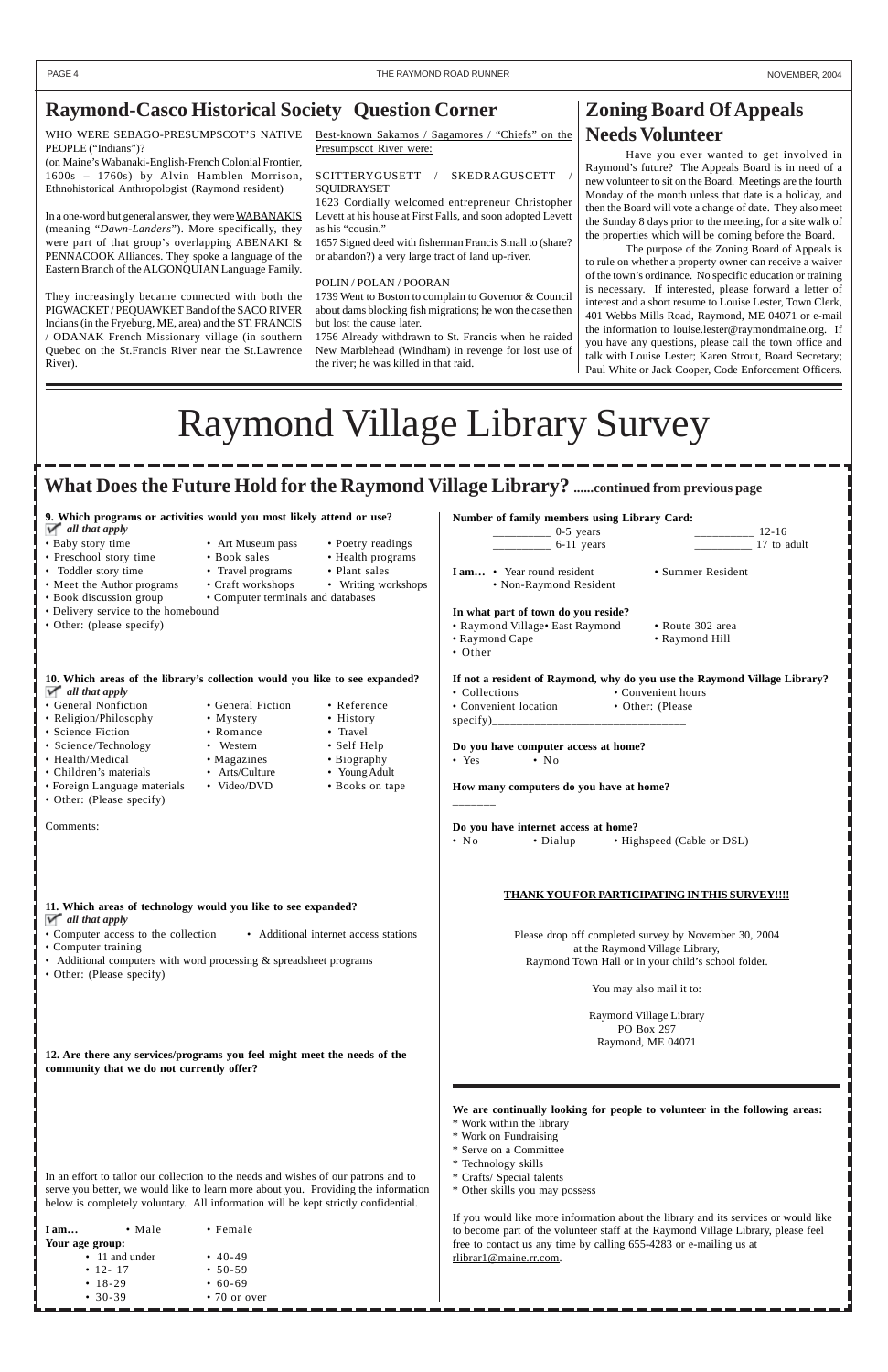### **Municipal News Brief**

#### **By: Don Willard, Town Manager**

The Raymond Board of Selectmen took the following actions in October 2004.

1. Phase 1 Groundwater Investigations - former landfill, Egypt Road. Representatives of Woodard & Curran Consulting Engineers presented the results of the Phase 1 Groundwater Investigation at the former landfill site located off Egypt Road. Work on this report commenced during November 2003 with final fieldwork completed in the spring of 2004. The purpose of the Phase 1 study was to gain an understanding of potential contaminants located at the site. The Phase 1 report concentrated on a study of groundwater for contaminants with a general objective of gaining an understanding of what sort of contaminants might be at the site. The landfill investigation determined that groundwater flows through the waste materials, at least during certain portions of the year. Results from the monitoring wells indicate that impact to groundwater has occurred from the landfill down gradient, southeast of the waste material. It does appear, however, that the degree of contamination in the areas tested is not severe. Primary concerns are iron and manganese, with two instances of low levels of volatile organic contaminants identified in the testing

program. Although initial investigations have yielded levels of contamination that are not substantial threats to the environment, it is problematic to completely eliminate potential landfill impacts to future development of bedrock wells. The report is available for public inspection and will be available to the Planning Board to evaluate the quality of the water supply in relation to the potential future development of surrounding land. The Selectmen will consider what additional action the town might take with respect to the former landfill. Investigation work to-date has been supported by a 90% Department of Environmental Protection Grant in the amount of \$34,155 matched by a 10% local contribution of \$3,795.

About 200 Raymond residents gathered at Jordan Small Middle School on Thursday night, Oct. 14 to discuss and vote on three items at a special town meeting. Voters approved the proposed comprehensive plan and the creation of a local Board of Assessment Review. Voters, however, decided to put off a vote on a proposed digital TV studio until the regular Town Meeting next May. The meeting took about one-and-a-half hours to complete. The first hour was devoted to discussing the comprehensive plan. Three-quarters of voters approved the final version of the comp plan, which has already received approval from the State Planning Office. Public comment once again centered on development concerns in the town. During one exchange, a resident asked why the town was approving this at a special town meeting and received an answer by a woman in the audience who said the town needed to act fast to handle rising development trends. There was also a concern about an old aspect of the plan that called for 10-acre lot minimums in rural zones. Brad McCurtain, co-chair of the comp plan committee, said the 10-acre requirement, which has since been changed to 5-acres, was for single house developments only. If additional dwellings were built close together, the 10-acre limits would have not been enforced. Instead, two-acre or three-acre limits per home would remain in force. During the remainder of the hour, Town Planner Robert Faunce and the comp plan committee<sup>1</sup>s consultant Rich Roethe answered several other questions from town residents mostly concerning the rapid increase in development throughout the town. <sup>3</sup>I was very pleased with the process Thursday night,<sup>2</sup> McCurtain said. <sup>3</sup>You can<sup>1</sup>t help having some town members upset with any plan for matters of self-interest. That said, I couldn<sup>1</sup>t be happier with how the town meeting went. It wasn<sup>1</sup>t as controversial as some of the forums we had were. I thought it went pretty smoothly.<sup>2</sup>

- 2. Selectmen Bylaws and Policies. The Board of Selectmen, after meeting in workshop session on September 16, 2004, had a preliminary discussion of the draft bylaws and policies. No action was taken during the month of October. It is expected that the bylaws and policies will be considered again as a part of the November 16, 2004, meeting.
- 3. Appointed five new election clerks: Ginny Parker, Nancy Proctor, Deborah Gideon, Robert Jones, and Faith Towle.
- 4. Panther Run Rest Area Maine Department of Transportation (MDOT) – offer of conveyance. The MDOT has offered the rest area as a gift from the state with the condition that the property remains in

public use and not be sold. The rest area comprises one acre of land with 800' of water frontage. Town acceptance of this gift would require town meeting approval. The Selectmen instructed the Town Manager to contact the Maine Department of Transportation and express initial interest in acquiring the parcel. It is likely that this offer will be considered by both the Budget/Finance Committee and Board of Selectmen preliminary to consideration at the May Annual Town Meeting.

- 5. Accepted the resignation of Aurel Gagne from the Zoning Board of Appeals.
- 6. Appropriation Control Report. Town Manager Willard announced that both the town's appropriation and revenue budget reports are on track and noted that automobile excise tax continues to exceed revenue expectations.
- 7. Review and authorize Payroll and Treasurer's Warrants dated October 5, 2004, October 14, 2004, and October 26, 2004.
- 8. A Special Town Meeting was held on October  $14<sup>th</sup>$  at the Jordan-Small Middle School at 7pm to consider adoption of the 2004 Comprehensive Plan, the possibility of constructing a digital broadcast studio, and the establishment of a local board of assessment review. Detailed information regarding this meeting is contained in an article reprinted by permission of the Lakes Region Suburban News located below on this page.

#### **By: John Balentine**

Staff Writer For the Lakes Region Suburban Weekly

(The following article first appeared in the Oct. 22 issue of the Lakes Region Suburban Weekly.)

#### **TV Studio**

Once the comp plan was approved attention turned to a proposal submitted by Selectman Michael Reynolds for the town purchasing equipment for broadcasting town meetings such as school board, selectmen, zoning and planning board meetings as well as special events around town. Public comment was stifled when resident Ernest Allen moved to table the item to next May<sup>1</sup>s annual town meeting. Allen<sup>1</sup>s tabling motion received majority support from the assembled voters. The tabling motion didn<sup>1</sup>t come as a surprise to many in town since selectmen had already discussed the possibility that the late addition of the TV studio to a special town meeting agenda originally

designed to discuss the comprehensive plan may be perceived by townspeople as the board<sup>1</sup>s attempt to slide an expensive item <sup>3</sup>in through the back door.<sup>2</sup> Reynolds, who championed the idea of the television station, was least surprised by Allen<sup>1</sup>s tabling motion. <sup>3</sup>I understand the tabling. And we as a board had discussed that that may happen. But we went along with it because you don<sup>1</sup>t know until you ask,² Reynolds said. If the Palesky tax cap doesn<sup>1</sup>t pass, Reynolds said he won<sup>1</sup>t give up on the idea of the broadcast studio because he feels it<sup>1</sup>s important for a community to have access to public proceedings. <sup>3</sup>I was more unhappy that it wasn<sup>1</sup>t even discussed, but that was the will of the people,<sup>2</sup> Reynolds said. <sup>3</sup>But the will of the people, at least what  $I<sup>1</sup>m$  taking away from the meeting, is that want to continue the discussion, but they want to do it at the annual town meeting, and that<sup>1</sup>s fine with me.

#### **Local Board of Assessment Review**

Residents approved by a two-thirds margin the establishment of a local board of assessment review, a three-member board appointed by the Board of Selectmen that hears assessment appeals. Tax Assessor Amanda Simpson proposed to the board of selectmen the need for a local board to review abatement requests in anticipation of an increase in requests when new assessments take place next year in the wake of Raymond<sup>1</sup>s town-wide revaluation. The local review board replaces the current abatement process officiated by the three-member board of Cumberland County Commissioners. Under the new system, residents questioning a property assessment will first file an appeal with the Board of Assessors, essentially the Board of Selectmen. If the Selectmen deny the appeal, property owners can then appeal to the board of assessment review. If the that body denies the appeal, homeowners will then have one more chance by petitioning Maine Superior Court. Simpson believes the local board will be a better system because local people with local knowledge will better be able to decide property values around town. She also said local review boards have become more necessary as Cumberland County grows in population.

### **Code Enforcement Office**

Here is the breakdown for permits issued in September.

- 9 New homes with a stated value of \$1,907,000
- 5 Sheds valued at \$55,320
- 8 Additions or alterations valued at \$368,500
- 6 Garages valued at \$147,500
- 2 Demolitions at \$3,000

 Total building permit fees collected in September was \$9,774.85

### **Comprehensive Plan Implementation Committee**

The Comprehensive Plan was adopted at a special town meeting on October 14, 2004. It is now necessary to form a committee to consider plan implementation. This work will lead to the creation and adoption of certain draft ordinances for future town meeting consideration which will address the goals and objectives within in the Plan. This will bring Raymond's Ordinance into compliance with the 2004 Raymond Comprehensive Plan.

If you are interested in being a part of this work, please contact Louise Lester, Town Clerk, and let her know at Town Office, 401 Webbs Mills Road, Raymond, ME 04071; 655-4742 ext 21; or louise.lester@raymondmaine.org.

### **2005 Dog Tags Available**

Dog licensing can now be done for 2005. If you have a dog over the age of 6 months, it should be licensed. A Rabies Certificate must be produced and if neutered, a Neutering Certificate if the Town Office doesn't have it on file. The fee for a neutered dog is \$6 and non-neutered \$10. All dogs must be licensed by January 31, 2005. Dogs licensed after January 31 will incur and additional \$15 late fee.

Please understand that by having your dog licensed, anyone finding your stray pet will be able to trace it to you, thereby alleviating the possibility that it will go to a shelter. Licensing funds contribute to stray animal care in the town and state and support the State Veterinarian Laboratory in Augusta as well as Maine State Humane Agents which investigate animal abuse cases.

### **Raymond Passes Comp Plan, Delays TV Studio**

### **The Knottiest Patrol Of Troop 800 And The Casco Bay District.**

The Boy Scouts of America Casco Bay District Fall Camporee was held at Camp Hinds October  $15<sup>th</sup>$  to  $17<sup>th</sup>$ , attended by Boy Scout Troops from all around the region including Raymond's Troop 800. Among the many activities taking place was the knot tying competition. Troop 800's Wolf Patrol, with some help from other Troop members, took top honors as the Knottiest Troop of the Camporee and brought home the plaque to prove it. The winning team included John Grondin (Predators Patrol), Drew Gagnon, Patrol Leader Andrew Jordan, Assistant Patrol Leader Pat Lockwood, Steve Clark (Troop Guide), Josiah Coyle, Tyler Winde and Senior Patrol Leader Ian Hanley.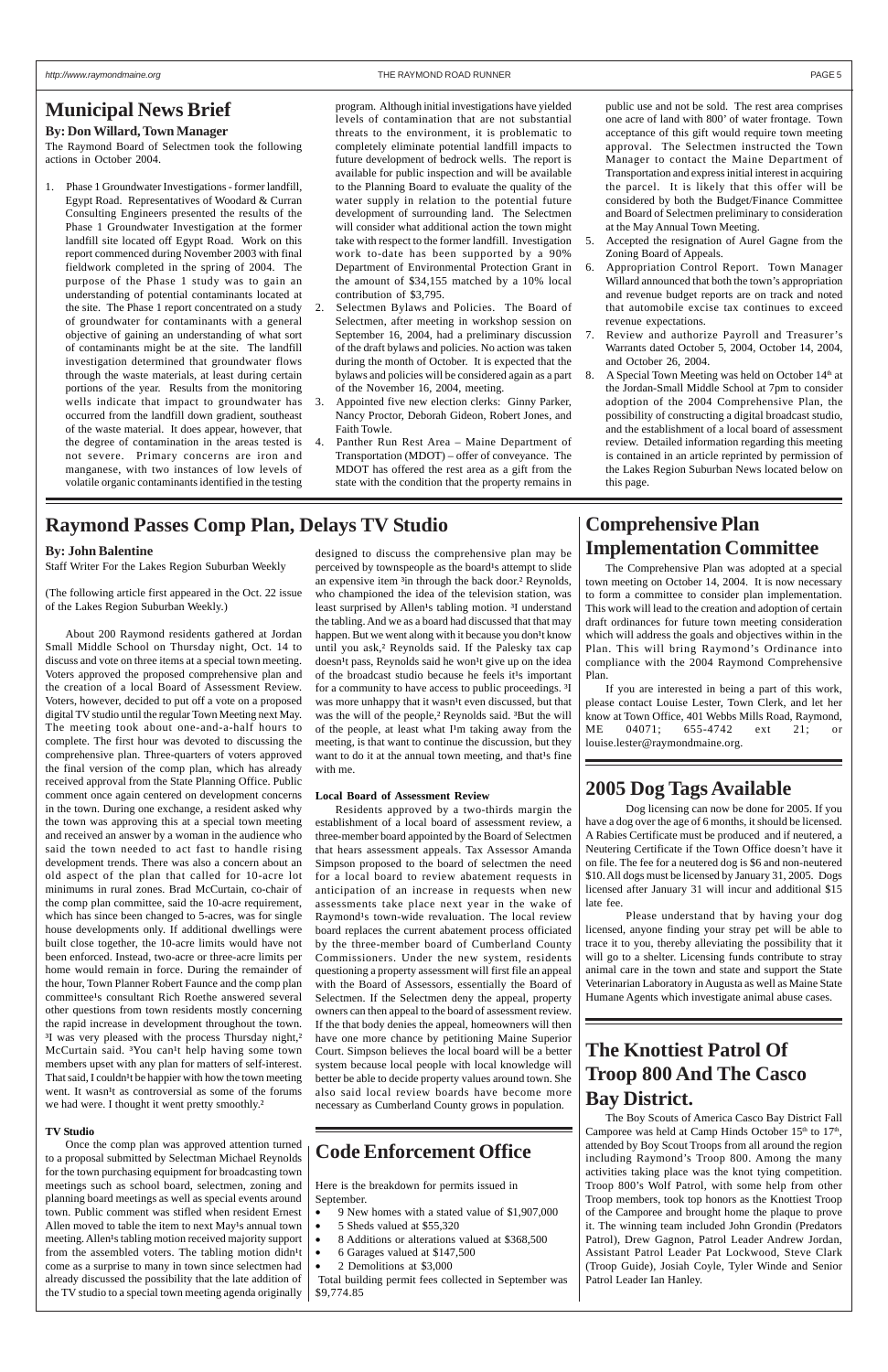### **Raymond Fire/Rescue HOT SPOT**

*"KEEPING OUR COMMUNITY SAFE THROUGH EDUCATION"*

I hope this finds all of you warm and in good spirits. It is yet again that time of year when the leaves change, our docks are out of the water and our houses are being warmed by our furnaces, monitors and woodstoves. This time of the year is an important time for all of us to stop and evaluate the safety of our businesses, homes and family.

There are many things we need to be aware of when it comes to heating our properties.

- ¾ **Chimneys** *When was the last time they were cleaned and inspected?* It is recommended that your chimney be inspected and cleaned at least once a year by a professional.
- ¾ **Furnace, Boiler, Kerosene heaters** *When was it last serviced?* Most manufactures suggest that they be serviced yearly by a certified technician. This service will not only make sure that it is operating safely but will insure the machine is running efficiently which may lower the amount of fuel it is using.
- ¾ **Smoke and Carbon Monoxide Detectors** *Does it work?* Both detectors should be tested monthly. Batteries need to be replaced every six months. (When you change your clocks) These two devices are unquestionably the two most important life safety tools you have. These detectors offer you and your family an early warning that there is a problem. Carbon monoxide is an odorless, colorless, and tasteless poison that is very harmful and deadly. Without this detector, you and your

family would not know if there is a dangerous gas in your home or business.

This is also the time of year we get ready for the holidays. Here are a few things to remember!

- 9 **Extension cords** Extension cords, though very helpful, can also be dangerous. Please remember that these cords should not be overloaded, run under rugs, doors or furniture. If you have to use these types of devices consider the use of a UL approved circuit protected power strip.
- 9 **Holiday lights –** Lights offer a great ambiance to the holiday season. Keep in mind that these lights also give off heat and should not be left on for long periods of time or when you are not at home or work. Please read the operating and installation manual.
- 9 **Christmas Trees –** Trees need to be watered daily. If your tree becomes discolored or the needles start to fall off, you should discard and replace it. When buying a live tree look for trees that have been dipped in a fire retardant. Live Christmas trees are not allowed under State Law to be displayed in any business or public building.
- 9 **Candles –** Candles should be kept out of reach of children and pets. They should also be put on a sturdy and not flammable setting. Make sure candles are not left unattended or burning when you are not home or at work.

I would like to thank all of you who enjoyed and supported this year's Haunted House. We look forward to seeing all of you again next year. Until next month…work safe, play safe, **STAY SAFE!!!**

 Please send any request or comments to **josh.stevens@raymondmaine.org**

Recently, the GIS Program submitted examples of Raymond GIS applications to the Maine Office of GIS for publication to a web page, currently under development, aimed specifically at K-16 education and municipal audiences. "What can GIS do for ME?" is intended to demonstrate the many ways GIS can benefit the citizens of Maine. One of the goals of this endeavor is to encourage youth to pursue careers in science, technology, mathematics and engineering. GIS encompasses each of these studies. The following are examples of accomplished and ongoing projects, most of which are available on the Raymond web site. http:// www.raymondmaine.org/committees/technology/gis/

- Digital tax maps. Parcel maps are available to the public at the Town Office and on-line. These tax maps will be instrumental in the upcoming town-wide revaluation scheduled to begin in 2004.
- Provided the Raymond Comprehensive Planning Committee with specific maps to be included in the updated Comprehensive Plan as follows: Developed Parcels; Zoning; Future Land Use; Development Constraints; Aquifer Map; Wetlands; Habitat; Water Resources and Building in Raymond, Maine 1892- 2001.
- Implemented GIS within the Raymond Fire/Rescue Department. The Raymond Dispatch Office and Fire/ Rescue now have Arc Explorer 2 that provides online access to a current Street Index as well as parcel and hydrant locations. Additionally, Raymond Fire/ Rescue has been exploring regionalization and mutual aid with neighboring communities. Three maps have been prepared to present to these communities including a Lakes Region Fire/Rescue Map; Five and Ten Mile Buffer Map; and a Greater Portland Suburban Mutual Aid Map.
- Preparation of an Open Space Map for the Raymond Conservation Commission delineating 25 acre and 50 acre parcels.
- Updated and digitized the Raymond Rattlers Snowmobile Trails Map. The Town of Raymond website now features the Snowmobile Trail Map.
- Raymond Street Index updates using Global Positioning System (GPS). Continued development in Raymond requires frequent updates to the Street Index to track new roads and provide current information to all departments including Fire/ Rescue.

|  | <b>RAYMOND FIRE/RESCUE LOGS</b> |
|--|---------------------------------|
|--|---------------------------------|

| <b>DATE</b>             | TIME LOCATION                                | <b>TYPE OF CALL</b>                              |
|-------------------------|----------------------------------------------|--------------------------------------------------|
| 10/2/2004               | 32 PATRICIA AVE                              | UNPERMITTED FIRE                                 |
| 10/2/2004               | 547 ROOSEVELTTRL PUBLICASSIST                |                                                  |
| 10/2/2004               | 1608 SHAW RD                                 | DIFF, BREATHING                                  |
| 10/3/2004               | 405 GORE RD                                  | <b>CHEST PAIN</b>                                |
| 10/3/2004               | 1848 RIDGE RD                                | <b>HEAD INJURY</b>                               |
| 10/3/2004               | 2051 CAPE RD                                 | <b>GEN. WEAKNESS</b>                             |
| 10/3/2004               | 2057 WEBBS MILLS RD                          | <b>MOTOR VEHICLE</b>                             |
| 10/4/2004               | 1005 PULPIT ROCK RD                          | <b>CHEST PAIN</b>                                |
| 10/6/2004               | 1424 M/A CASCO                               | <b>FIRE ALARM</b>                                |
| 10/7/2004               | 429 GORE RD                                  | DIFF, BREATHING                                  |
| 10/7/2004               | 1139 ROOSEVELTTRL CAR FIRE                   |                                                  |
| 10/8/2004               | 220 ROOSEVELTTRL FIRE ALARM                  |                                                  |
| 10/8/2004               | 1440 SHAKER WOODS                            | <b>MEDICAL EMERGNCY</b>                          |
| 10/9/2004               | 1825 SHAKER WOODS                            | <b>GEN.ILLNESS</b>                               |
| 10/11/2004              | 1306 ROOSEVELTTRL                            | <b>SUBJ. CHOKING</b>                             |
| 10/12/2004              | 615 M/A WINDHAM                              | <b>SEIZURE</b>                                   |
|                         | 10/13/2004 513 M/A WINDHAM                   | <b>STRUCTURE FIRE</b>                            |
|                         | 10/13/2004 1432 ROOSEVELTTRL ELECTRICAL FIRE |                                                  |
| 10/13/2004              | 1815 HASKELLAVE                              | <b>SUBJUNRESPONSIVE</b>                          |
|                         | 10/14/2004 1726 M/A GRAY                     | <b>MOTOR VEHICLE</b>                             |
|                         | 10/15/2004 258 KINGSLEY RD                   | <b>CARDIAC</b>                                   |
| 10/16/2004              | 20 ROOSEVELTTRL                              | <b>GEN.ILLNESS</b>                               |
|                         | 10/16/2004 1217 M/A WINDHAM                  | <b>DOG BITE</b>                                  |
| 10/17/2004              | 933 ROOSEVELTTRL                             | <b>GEN.ILLNESS</b>                               |
|                         | 10/18/2004 902 AUTO AID GRAY                 | <b>GEN. WEAKNESS</b>                             |
| 10/18/2004 1440 MAIN ST |                                              | PUBLIC ASSIST                                    |
|                         | 10/19/2004 1310 VIOLAAVE                     | ATV ACCIDENT                                     |
|                         |                                              | 10/21/2004 1345 RAYMOND HILL RD UNKNOWN MEDICIAL |

### **Geographic Information Systems (GIS) Program**

- Development of a map of events and road closures for the annual Windham Rotary Ice Fishing Derby on Sebago Lake.
- GPS Technology is now being used by the Raymond Waterways Protective Association (RWPA) to document the location and extent of Milfoil infestation in Sebago Lake.
- Recently the town contracted with Malone  $\&$ MacBroom Engineers to conduct a Pavement Management Survey. The Raymond Street Index, established and maintained by the GIS Program, is being used as base data to assist in this survey.
- The Raymond Public Works Department is currently using GPS technology to gather culvert and sign data for use in the Sign Inventory Management System (SIMS) sponsored by the Maine Local Roads Center and the Maine Department of Transportation (MDOT). GIS will be used to evaluate and analyze the information.

If you would like additional information regarding GIS in Raymond, please feel free to contact GIS Coordinator Elisa Trepanier by telephone at 655-4742  $61$  or by  $e$ -mail elisa.trepanier@raymondmaine.org.

### **In Appreciation:**

The Raymond Board of Selectmen wishes to express their appreciation and thanks to the Comprehensive Plan Committee and all involved in the development of the 2004 Raymond Comprehensive Plan. Under the leadership of co-chairs Dr. Jim Stephenson and Brad McCurtain, Raymond now has a framework to help guide future community planning decisions. After three years of exploring alternatives and creating a shared vision, it is now time to begin the process of implementing the strategies and goals outlined within the Plan. Interested citizens are encouraged to contact the Town Manager at 655-6994 ext. 31 or by e-mail don.willard@raymondmaine.org for more information.

The Raymond Board of Selectmen would also like to express their appreciation to the Beautification Commit-

tee for their hard work in keeping the "gateway to Raymond" looking beautiful this summer. The Route 302 Improvement Project was completed in 2003 through a cooperative effort between the town and the Maine Department of Transportation and designed to improve both the function and aesthetics of the Route 302 corridor and thereby promote economic vitality within Raymond's Commercial District. In addition to the gardening on Route 302, the Committee has also maintained and created landscaped gardens at the Jordan-Small Middle School and the Town Office. The Beautification Committee logged 456 hours of work this summer in the heat and inclement weather with their own tools and a tremendous amount of determination. Thank you for all you have done to help make Raymond a community to be proud of! Anyone interested in learning more about this Committee's work or volunteering next year, please contact Sharon Dodson at 998-2372 or by e-mail rdodson@maine.rr.com.

### **Town Office Holiday Schedule**

This is to announce the office hours of the Town Office over the Thanksgiving, Christmas and New Year's holidays.

- **Thanksgiving Closed for Thursday, Friday and Saturday, November 28th, 29th, 30th**
- **Christmas Closed December 24th at noon, closed December 25th**
- **New Year's Day Closed December 31 at noon, closed January 1st**

HAPPY HOLIDAYS!

This space intentionally left blank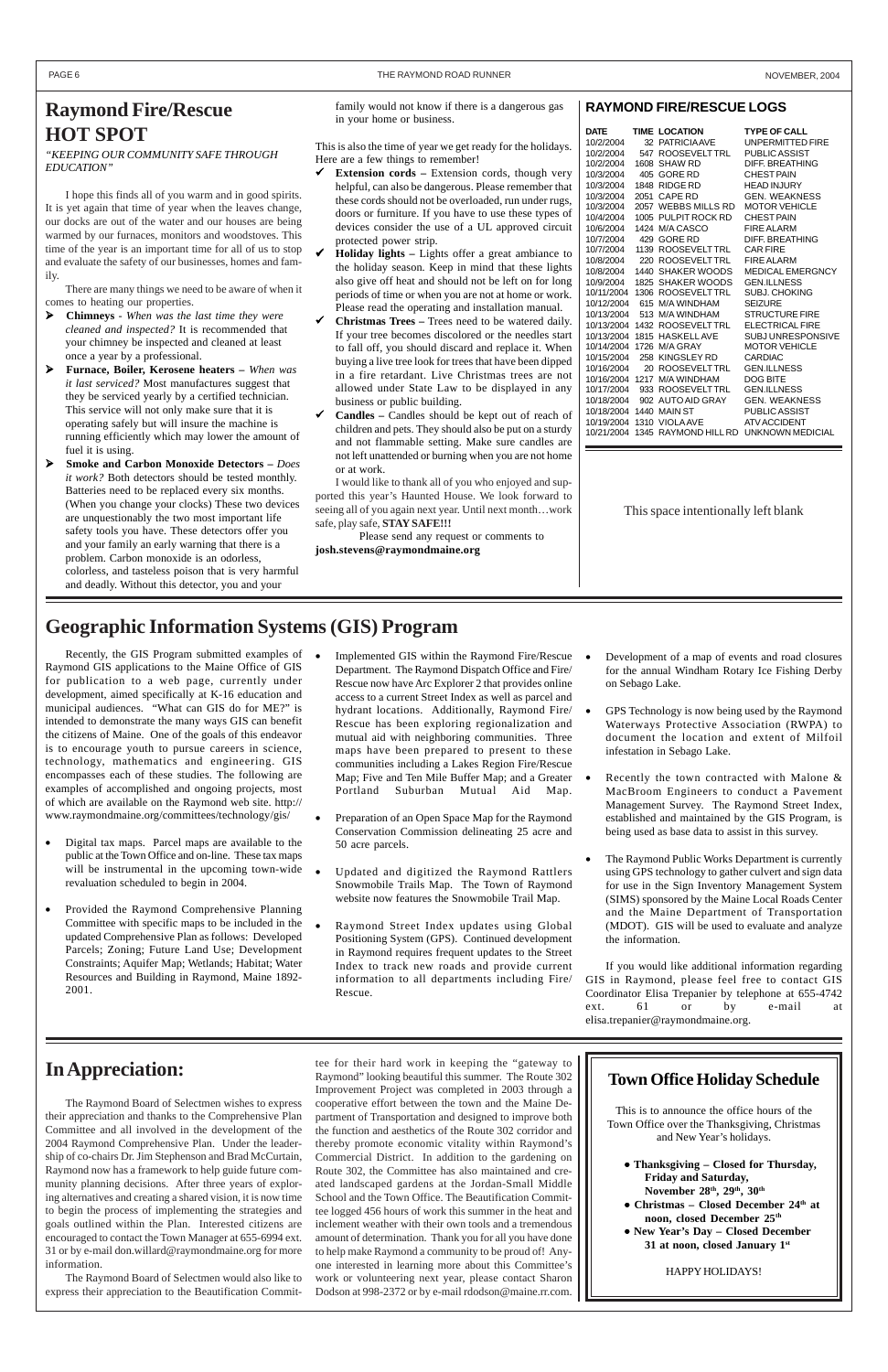#### *http://www.raymondmaine.org* THE RAYMOND ROAD RUNNER PAGE 7

### **Recent Activities Of RWPA By: Noralee Raymond, RWPA Director**

### **Thank you to the Dingley Brook Milfoil Volunteers**

RWPA and landowners around Dingley Brook would like to thank the twenty volunteers who assembled to help remove the variable milfoil that was threatening the brook's natural habitat. Volunteers gathered in the morning chill on October 17th, installed a barrier to prevent milfoil fragments from spreading to Sebago Lake, and began handpulling milfoil and filling 5-gallon buckets. Small holes were drilled in the bottom of the buckets to help remove water, making the milfoil filled buckets easier to carry to shore. The milfoil was dumped on neighbors' docks to drain and then volunteers used wheelbarrows to transport it through the woods up to the road. By the end of the afternoon, the milfoil filled the back of the one ton truck.

Though we successfully cleared a large section of the brook, there is still more work to be done. Due to the high water level, we were not able to remove the largest, densest colony at the mouth of the brook. RWPA and Dingley Brook landowners are seeking approval from In-

land Fisheries and Wildlife to temporarily restrict access to this section of the brook so that a benthic barrier (bottom cover) can be placed over the infestation. Benthic barriers have been used successfully in other infested areas to kill the milfoil and its roots. Due to the brook depth (5 feet) there is a higher risk of boat props getting caught if the barrier billows, making it necessary to use buoys to temporarily restrict access. We hope to put the benthic barrier down in the spring.

This project would not have been possible without our volunteers. Thank you to everyone who participated and helped to make this removal a success. Volunteers included several Boy Scouts, RWPA Board members, landowners near the brook on both the Raymond and Casco sides, and several other Raymond residents. We would also like to thank Scott and Sue Crockett for taking the lead in organizing the project and providing everyone with hot coffee and donuts throughout the day.

#### **Launch Inspections**

We promised more details on our 2004 Lakes Ranger Program and here they are. Take a look at the 2004 Summary To-

tals chart. Between Memorial Day and Labor Day our inspectors were at Raymond's boat ramps. They inspected a total of 1,882 boats (1,417 at Raymond Beach, 451 at Crescent Lake, 14 at Thomas Pond). This is a tremendous increase from our 2003 season when we inspected a total of 401 boats. The large increase in inspection numbers is likely due to three factors: focusing more coverage at the two busiest Raymond ramps, consistent schedules by both

inspectors, and identification of maximum use (peak) hours.

More than thirty percent of the 1,417 boats at Raymond Beach were inspected both entering and exiting the lake. This is important because not only are we trying to keep invasive plants out of Sebago Lake, we are trying to keep variable milfoil from spreading from Sebago into other lakes. Ninety-one percent (91%) of the boats inspected had an invasive sticker present, and 91% of the boaters felt that the sticker cost was reasonable (though the percentages are the same, there is not a direct correlation between sticker presence and cost).

Native plants were found on seven (7) boats at Crescent Lake. Eighteen (18) boats at Raymond Beach-Sebago Lake had plants on the boat, with 12 confirmed reports of invasive plants. Eleven (11) boats exiting

Sebago Lake had variable milfoil attached and one boat entering Sebago Lake had curly-leaved pondweed attached between the boat and trailer. The Connecticut boat owner had washed the boat after exiting the previous lake

(Candlewood Lake, CT) and were surprised to have our inspector find the plant because they had washed their boat. Remember washing your boat is not sufficient, so please visually inspect your boat when entering or exiting any waterway. During each shift at Raymond Beach, our rangers also spent time picking up fragments that had washed onto the beach.

Our biggest challenge is attempting to cover four

ramps with only two inspectors. We hope to have more volunteers trained to help us increase our coverage at all the ramps in 2005. Our 2004 Lakes Rangers, Mark Dixon and Deb Cutten, did a tremendous job at the ramps to en-

> sure that invasive plants are not entering Raymond's lakes and educating boaters on the importance of inspecting their own boats, props, anchors and trailers when entering and exiting all lakes. Please be sure to thank them for all their hard work.

#### **A Guide to Forming Road Associations**

The Soil and Water Conservation District's recently published "A Guide to Forming Road Associations" is a great resource for existing and potential road associations. Forming an effective road association provides an organizational structure to establish a maintenance plan, making roads easier to travel and reducing road maintenance costs over time. Included with the guide is a CD that contains all the information you need to become an effective association, with sample maintenance agreements, bylaws, meeting minutes, budgeting, and more. Learn more about the benefits of an effective road association, developing a maintenance plan, group decision making process, and running effective meetings. Contact RWPA at 671-3329 or lakes@raymondmaine.org for a copy of this new guide.

**Septic System DO's and DON'T's**

If you missed the Septic System Workshop last month, don't fret, RWPA President Charlie Turner attended the workshop and we have copies of the handouts. Some important notes to remember:

- **Do** pump your tank regularly (every 2-5 years depending on occupancy and usage level).
- **Do** spread out loads of laundry over several days and use liquid detergent
- **Do** divert all surface water away from the septic tank and leach field
- **Do** limit use of caustic household cleaners and chemicals
- **Do not** use additives of any kind *(yeast, enzymes, root-killers, microbes).*
- **Do not** dispose of fats, grease, coffee grounds or egg shells down the drain.
- **Do not** use powdered soaps or detergents
- **Do not** flush non-biodegradable items *(diapers, paper towels, feminine hygiene products, cigarette butts, kitty litter)* down the toilet.
- **Do not** drive over or store heavy materials on any part of your system

If you want additional information on the above points, please contact us at  $671-3329$ lakes@raymondmaine.org, and we can send you more details.

|                                 |      |                                                                                                               | <b>SUMMARY 2004 INSPECTION SURVEY TOTALS</b><br>Labor Day to Memorial Day |                    |                 |            |
|---------------------------------|------|---------------------------------------------------------------------------------------------------------------|---------------------------------------------------------------------------|--------------------|-----------------|------------|
|                                 |      | Raymond Beach Crescent Beach                                                                                  | <b>Thomas Pond</b>                                                        | <b>Panther Run</b> | <b>Combined</b> | % of Total |
| <b>State of Registration</b>    |      |                                                                                                               |                                                                           |                    |                 |            |
| МE                              | 1223 | 359                                                                                                           | 13                                                                        | $\boldsymbol{0}$   | 1595            | 85%        |
| MA                              | 56   | 29                                                                                                            | $\theta$                                                                  | 0                  | 85              | 5%         |
| NΗ                              | 85   | 41                                                                                                            | 1                                                                         | $\overline{0}$     | 127             | 7%         |
| <b>CT</b>                       | 17   | 4                                                                                                             | $\mathbf{0}$                                                              | 0                  | 21              | 1%         |
| VT                              | 1    | $\overline{2}$                                                                                                | $\overline{0}$                                                            | 0                  | 3               | 0%         |
| Other                           | 35   | 16                                                                                                            | $\Omega$                                                                  | $\mathbf{0}$       | 51              | 3%         |
| Total                           | 1417 | 451                                                                                                           | 14                                                                        | $\bf{0}$           | 1882            | 100%       |
| <b>Boat Have Sticker?</b>       |      |                                                                                                               |                                                                           |                    |                 |            |
| Yes                             | 1287 | 345                                                                                                           | 11                                                                        | 0                  | 1643            | 91%        |
| No                              | 110  | 51                                                                                                            | $\boldsymbol{0}$                                                          | 0                  | 161             | 9%         |
| $N/A^*$                         | 20   | 55                                                                                                            | 3                                                                         | $\boldsymbol{0}$   | 78              | N/A        |
| Total                           | 1417 | 451                                                                                                           | 14                                                                        | $\bf{0}$           | 1882            | 100%       |
|                                 |      | * canoes and kayaks are not required to have a sticker                                                        |                                                                           |                    |                 |            |
| <b>Sticker Cost Reasonable?</b> |      |                                                                                                               |                                                                           |                    |                 |            |
| Yes                             | 1308 | 385                                                                                                           | 13                                                                        | 0                  | 1706            | 91%        |
| No                              | 91   | 49                                                                                                            | 1                                                                         | 0                  | 141             | 7%         |
| $N/A^*$                         | 18   | 17                                                                                                            | $\overline{0}$                                                            | 0                  | 35              | 2%         |
| Total                           | 1417 | 451                                                                                                           | 14                                                                        | 0                  | 1882            | 100%       |
|                                 |      | * person had previously answered the question or inspector did not interview                                  |                                                                           |                    |                 |            |
| <b>Plants on Boat?</b>          |      |                                                                                                               |                                                                           |                    |                 |            |
| Yes                             | 18   | $\tau$                                                                                                        | 1                                                                         | $\boldsymbol{0}$   | 26              | 1%         |
| No                              | 1399 | 444                                                                                                           | 13                                                                        | $\theta$           | 1856            | 99%        |
| Total                           | 1417 | 451                                                                                                           | 14                                                                        | 0                  | 1882            | 100%       |
| <b>Invasive Plant?</b>          |      |                                                                                                               |                                                                           |                    |                 |            |
| Yes*                            | 12   | $\boldsymbol{0}$                                                                                              | $\boldsymbol{0}$                                                          | $\boldsymbol{0}$   | 12              | 46%        |
| No                              | 6    | $\overline{7}$                                                                                                | 1                                                                         | 0                  | 14              | 54%        |
|                                 | 18   | 7                                                                                                             | 1                                                                         | 0                  | 26              | 100%       |
| Total                           |      | *At Raymond Beach 11 boats exiting had Variable Milfoil attached. One boat entering had Curly-leaved pondweed |                                                                           |                    |                 |            |



*Volunteers remove milfoil from Dingley Brook*



*Milfoil pulled from Dingley Brook*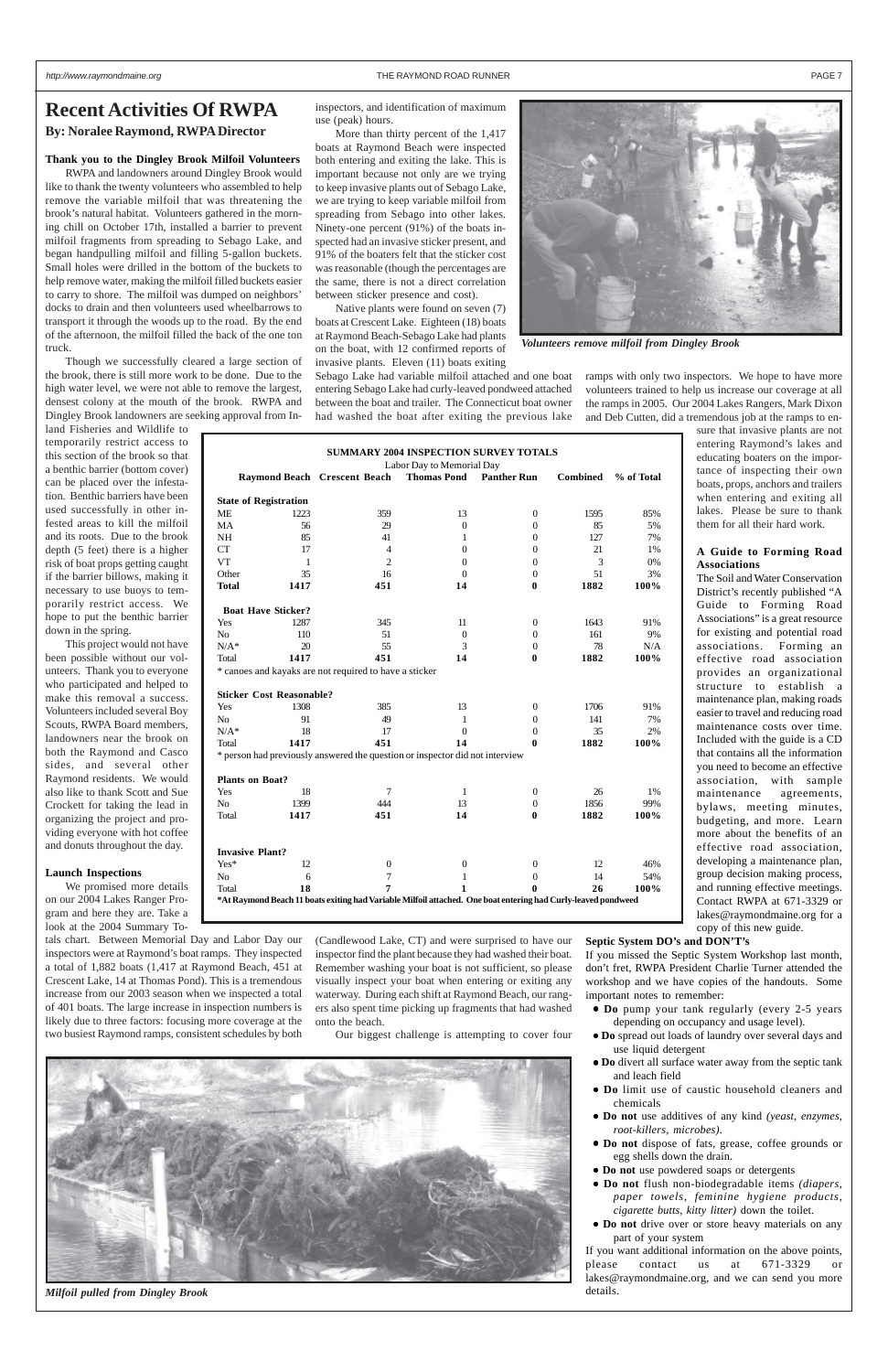## **Raymond Recreation Basketball**

We announced in the October *Road Runner* that Dave McGowan is stepping down as director of our basketball program. If you are interested in having a child participate in a basketball program here in Raymond this winter, plan to attend an organizational meeting at JSMS cafeteria on Wednesday, November 10, at 6:30 pm. We need leaders, coaches and support workers to make the program a reality. If you have questions or suggestions for leadership of the program, call Pat at 655-4657.

### **Raymond Recreation: Friday Night Skiing**

Prices (includes bussing for 8 weeks) Program begins January 7, 2005 Lift ticket: \$124 Lift/Ski Rental \$188 Lift/Snowboard Rental \$204 Helmets \$22 Lessons not available

Wanted: ski equipment hauler. Have trailer, need vehicle/driver

 Free lift ticket provided. Must be reliable.

Any questions, call Peter Walgreen 627-4504

#### **SWIM LESSONS**

Registration is taking place by mailing in registration and payment or by coming in person on October 26- 27- 28 from 9am to 7pm. Classes will start the week of November 1st. There will be no classes the week of November 22nd.

**Place:** St. Joseph's College - Harold Alfond Student Center - Pool

Fee:  $$5$  each class or a punch card of 12 passes for \$40.

**Time: C**lasses are offered Monday through Friday mornings, afternoons, evenings and Saturday mornings. A variety of class options are available. We have classes for infants, toddlers, pre-school, school age and adults. **Fees:** The classes for infants, toddlers and pre-school age children are ½ hour classes for six weeks and the fee for the program is \$ 46. Youth age six years through and including adults meets for 1 hour once a week for six weeks, and the program fee is \$ 56. Saturday classes will start October 30.

**Fee:** \$5 each class or purchase a punch ticket for \$40 with 12 passes.

**About the Program:** St. Joseph's College offers swim classes for infants, toddlers, pre-schoolers, youth and adults. The classes available are to teach a range of skills from water adjustment to basic swimming skills. Our instructional goal is that swimmers who have finished the lesson program will demonstrate proficiency in those skills designated by the American Red Cross, while having fun in a safe, comfortable atmosphere. Certificates are also offered as a record of course completion.

Classes are also available for more advanced children who wish to have more of a challenge. These programs are: Basic Rescue, Water Safety Aide, Guard Start, Lifeguard Training and Water Safety Instructors Program.

#### **WATER AEROBICS**

**Date:** Ongoing classes throughout the year

**Time:** Monday, Wednesday & Friday 7-8pm. Tuesday, Thursday, Friday 8- 9am.

**About the Program:** For the swimmer and nonswimmer alike. Participants will receive fantastic low impact aerobic exercises without the joint stress common with land aerobics, while giving a good cardiovascular workout. Emphasis is on an overall body workout while having fun! Those who would like to do deep water during this program are encouraged to do so.

#### **ARTHRITICISE**

**Date:** Ongoing throughout the year.

**Time:** Tuesday & Thursday 11am -11am

- You must be a legal resident of Maine.
- You must have owned qualified homestead property in Maine for at least 12 months prior to the April 1 after the date your application is received by the Assessing Office.
- Your residence for which you make application must be declared as your permanent residence and the only property in the US for which you claim a homestead exemption.

**About the Program:** Range of motion exercise program aimed at increasing muscle and joint flexibility. This program is great for those suffering pain of arthritis, other debilitating joint diseases and any health condition needing help with range of motion. This will not be an aerobic or a cardiovascular program

#### **LAP & OPEN SWIM TIME**

#### The following times are:

**Monday through Friday** 6:30– 8am Lap Swim Only 12–1:30pm Lap & Open Swim 5– 6pm Lap & Open Swim **Saturdays and Sundays (Start the week of Sept. 12)** 1–4pm Lap & Open Swim

#### **SPLASH PARTIES**

(Private Pool Parties for your group) **Times:** Fridays 8- 9pm or

Saturdays or Sundays 12– 1pm or 4–5pm We have our climbing wall open before or after the splash parties upon request. For more information: Call Carolyn Vail at 893-6669

#### **LIFEGUARD TRAINING**

**Date: Starts: November 9, Tuesdays**

**Place:** St. Joseph's College Harold Alfond Student Center- Pool

**Time:** Tuesdays, 4 to 9pm for 7 weeks

**Fee:** \$ 175

Dates: November 18th- 24th, 2004 Times: Thurs, Fri, Mon, Tues 8:15 – 4:00 Wednesday 8:15 – 12:00 Friday evening hours: 6:00 – 8:30

**About the Program:** In this program, participants learn about the duties and responsibilities of a lifeguard and how to carry them out. Lifeguarding techniques will be taught both in the water and in the classroom. Prerequisites are tested on the first day of class. They are as follows: participant must be at least 15 years of age, perform a 500 yard swim, retrieve a ten pound object from nine feet of water, and tread water for 2 minutes. Upon requirement completion of the course, participant will receive Lifeguard Training, CPR for the Professional Rescuer, and a First Aid certificate. For more information: Call Carolyn J. Vail at 893-6669.

### **Home Heating Assistance.**

Representative Joe Bruno of Raymond reminds people to apply now for heating assistance under the Low Income Home Energy Assistance Program. The program, which helps approximately 45,000 low income Maine households pay for their heating costs, distributes an average benefit of \$450. The money, which is distributed directly to the fuel company, is used to offset unpaid bills or as a credit against future fuel deliveries. The credit is good for up to twelve months.

 The Low Income Home Energy Assistance Program is open to any family with an income not exceeding 150% of the federal poverty guidelines. For a family of four the income ceiling for eligibility is \$28,275. If an elderly person or child under two is part of the household, the income ceilings are even higher. "Because it may take several weeks to schedule individual application interviews," said Representative Bruno, "eligible persons should contact their local community action program and get their applications in as soon as possible."

 Eligible individuals interested in applying for low income home energy assistance should contact their local community action program or the Maine State Housing Authority by calling 1-800-452-4668.

### **Reduce Your Property Taxes!!!**

You may be eligible for a Homestead Exemption which would reduce the taxable amount of your property value! Residents of Raymond that meet the following criteria are eligible for a Homestead Exemption as provided by state law.

You may check your most recent tax bill to determine if you are currently receiving an exemption. If you are, you need not re-apply unless you move to another address in Raymond or elsewhere in the state.

Applications are available on the Maine Revenue Services website www.state.me.us or the Raymond community website www.raymondmaine.org. Applications are processed once a year for the assessment year which begins April 1 of each year.

If you have any questions regarding your eligibility, you may call the Assessing Office at 655-4742, ext. 51. or e-mail Amanda L. Simpson, CMA, Assessors' Agent at amanda.simpson@raymondmaine.org.

### **Announcing New Raymond Schools District Web Site**

**http://www.raymondmaine.org/rsd** The Raymond School Department is pleased to announce a new district website. Our goal is to make access easier and more efficient for individuals seeking information on the school district. The website still has some portions under construction, so please be patient as we complete the sections of the site.

We welcome your suggestions for improving the site. Let us know what changes we can make to improve your experience.

 Contact: techservices@raymondmaine.org with suggestions.

## **JSMS Yearbook Costume Party A Big Success**

The yearbook committee held a costume party & dance for 7th & 8th grade students at Jordan-Small Middle School on Friday, October 22nd. A terrific time was had by all! The event was a successful fundraiser for the yearbook, and the students enjoyed a supervised night out wearing fun costumes. Look for the Yearbook Committee to be soliciting inexpensive business ads from the community to help defray some of the cost to students. Special thanks go to the chaperones: Charlie Miller, John Powers, Debra Martin, Tammy Baker, Karyn Knights, Pam Bruno, Stephanie Minot, and the parents who contributed treats for the evening, and the clean up crew.

### **Aquatics Programs At St. Joseph's College**

## **Scholastic Book Fair**

### **Raymond Elementary School**

Put this on your calendar so you don't forget! Students can shop during their library time that week. We can help them find a book. Just write us a note asking us to help them.

 Books make great gifts! Many great books for under \$5

 Every book purchase receives a raffle ticket for a chance to win books and posters.

### **Proceeds support the Raymond PTA school programs**

Open to the Public – Everyone Welcome

Students can pay with cash and checks made payable to "Raymond PTA." Adults can also use Visa, MasterCard and Discover If you have any questions, please contact: Leigh Walker 655-2135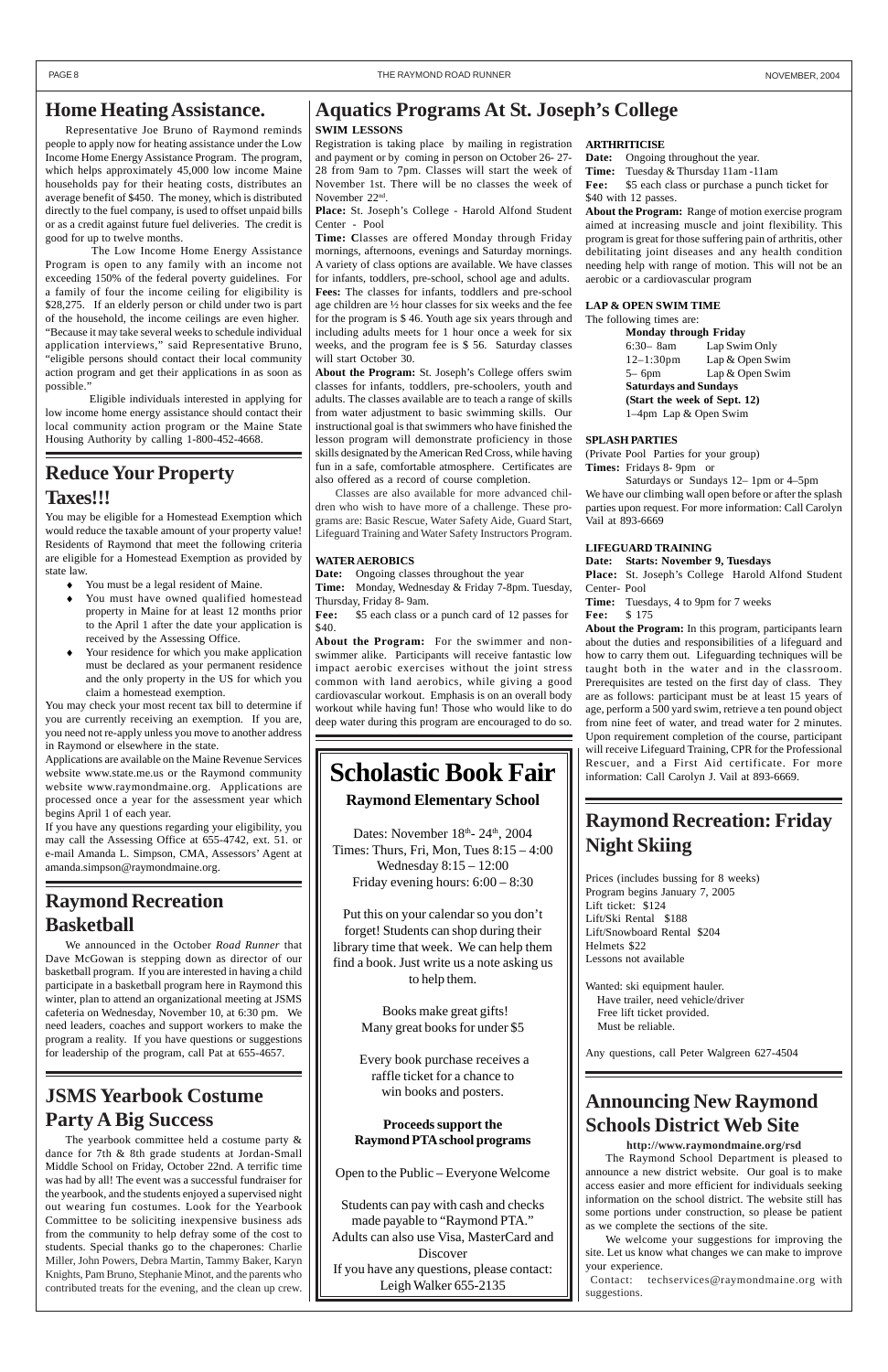### **RAYMOND REC CITRUS FUNDRAISER**

When you think "fruit for the Holidays," we hope you will consider purchasing fresh Indian River grapefruit and oranges from Florida from Raymond Recreation Association. We have conducted this fundraising campaign for over 10 years. The sale will run through November 21st. Advance orders only with payment will be taken. Direct shipment from Florida is scheduled for the week of December 1 and will be available for pick-up at 5 Damon Road off Rt. 85 (as in the past, follow signs) on Saturday, December 6th, from 9am to noon. Prearranged pick up could be scheduled at Windy Hill Farm on River Road in Windham during that week.

**Proceeds from the sale will be used for funding the summer swimming program sponsored by Raymond Rec. This is our only fundraising effort, and we appreciate your support.**

If you do not wish to purchase a box of fruit for yourself, perhaps you would purchase a box that could then be delivered with the food baskets prepared by the Raymond Fire Auxiliary. Just indicate "for Christmas Food Boxes" on the order form.

**To order or make a tax-deductible contribution, mail check and form to: Raymond Rec, 33 Wawenock Road, Raymond ME 04071 Questions, call 655-4657.**

|                                                                                                                            | CIRCLE CHOICE AND GIVE QUANTITY ORDERED                   |                                                   |                      |  |  |  |  |  |
|----------------------------------------------------------------------------------------------------------------------------|-----------------------------------------------------------|---------------------------------------------------|----------------------|--|--|--|--|--|
| <b>ITEM</b>                                                                                                                | <b>BOX SIZE 2/5 Bushel</b><br><b>Small</b><br>No. Ordered | <b>BOX SIZE 4/5 Bushel</b><br>Large<br>No.Ordered | <b>Amount</b><br>Due |  |  |  |  |  |
| Navel Oranges ___________17.00ea<br>Pink Grapefruit __________16.00ea<br>Mixed Box, Oranges _______18.00ea<br>& Grapefruit |                                                           | 22.00ea<br>22.00ea<br>N.A.                        |                      |  |  |  |  |  |
|                                                                                                                            |                                                           | <b>Total Due</b>                                  |                      |  |  |  |  |  |
| <b>Make Payable to Raymond Rec</b><br>Mail to: 33 Wawenock Road, Raymond ME 04071                                          |                                                           |                                                   |                      |  |  |  |  |  |

## **"Letterboxers Discover The Lakes Region!"**

### **By: Debbie Blanchard**

This year marked our most successful season ever for the Lakes Region Letterbox Trail!. As soon as people saw our trail listed on the national website (www.letterboxing.org) they came to visit en masse. We literally had a few hundred people collect our stamps this past summer.

In late June we hosted a "Letterboxing Event" at the Hawthorne House where "stampers" from R.I., N.Y., Conn., N.H., and Massachusetts converged to trade stamps, enjoy a pot luck picnic and set out to collect stamps all over the Lakes Region. These hardy individuals had traveled all over Maine (which now has over 200 Letterboxes!) in their relentless quest for more stamps.

I'd like to thank all of our local citizens who allowed us to place boxes on their property for enthusiastic letterboxers. As well, I'd like to thank those local businesses and organizations who continue to support our efforts to maintain and promote our Lakes Region Letterbox Trail: The Good Life Market, Sunset Variety, Clough's General Store, Mains' Pizza, Blacksmith Winery, The Hawthorne Community Association, Raymond-Casco Historical Society, Raymond Village Library, Portland Water District, and Lakes Environmental Association. Thanks also to all of our student monitors who helped watch over our letterboxes during the 2004 season. We appreciate the efforts of all of you who helped to make this season the best ever.

All of our boxes have been collected, cleaned and stored for next year. We look forward to expanding our trail and look forward to even more Letterboxers next year. For more information about Letterboxing, please visit the website listed above. If you'd like to add a box to our trail next year, be a box monitor or become involved with our "Lakes Region Letterbox Trail," please contact Debbie Blanchard at Raymond Elementary (655- 8672 or d.blanchard@raymondmaine.org). In the meantime, try exploring sites in other parts of our state. HAPPY LETTERBOXING!

Clyde Ricker, one of Maine's representatives to Fidelco Guide Dog Foundation, spoke to the Raymond Lions recently about the prospect of increasing the number of trained dogs available to Maine residents. The cost to raise and train each dog and then acclimate the dog and its "owner" to each other runs an average of \$20,000 and takes about 2 years. Fidelco, based in Bloomfield, CT, currently is able to handle about 65 dogs per year. They anticipate increasing their capacity to 100 within a year or so.

Lions Clubs in central and southern Maine have committed to fund one dog this year, bringing the total Fidelco working dogs in Maine to about 14. There is hope that this can be increased on a regular basis over a period of time.

Pictured is Raymond King Lion Yvette Ward, who

### **Raymond Lions Help Fund Guide Dog**

presented a check for \$500 to Clyde toward this project.

The Lions wish to sincerely thank all the residents of Raymond who presented themselves to donate a pint of life-saving blood last month: a total of 57 people. Thank you, Raymond.

The Lions also want to thank those voters who took the time to come and listen to the candidates for State Senate and the State House last month. The turnout was encouraging. Next time we will extend the question and answer period for an additional half hour. For those who were unable to attend, we hope you caught the replay on the local access cable channel.

Any Raymond residents interested in getting involved with helping the community through a service organization are urged to call Dale Gilman at 655-4114, Bob Gilmore at 655-3382 or Charlie Miller at 627-4005.

### **Windham Center Stage**

### **Theater**

Come see local teenagers Jean Thornton, Harmony Brown and Grant Dodge of Raymond and many more actors from the local communities as they sing and dance their way across the stage at Windham Center Stage Theater's 30<sup>th</sup> season opener, PIPPIN!! PIPPIN is the story of King Charlemagne's son who, through trial and error, comes to find the true meaning of life and true happiness.

You are certain to enjoy this hit musical preformed by our talented cast of all ages. The show will run November 5, 6, 7, 12, 13, 14, 19, 20, 21. Friday and Saturday shows are at 8pm, and Sunday shows are at 2pm .All shows are at the Windham Town Hall/Community Center on School Road. Tickets are \$10 for students and seniors, and \$12 for adults. Please Call 893-2098 for reservations.

PIPPIN is directed by Cathy Ryder, with musical direction by Dawn Sample by special arrangement with Music Theater International. For more information please visit our website www.windhamtheater.org.



### **Christmas in the Village**

**Please join us for a Christmas Fair, Saturday, December 4th 8am - 2pm**

> **Raymond Village Church** 27 Main Street, Raymond

Balsam wreaths, crafts, attic room, lovingly used toys, new & used Christmas books, cheese wheel, baked goods, lunch counter and much more!

For more information, please call the Church at 655-7749 or email us at rvccme@pivot.net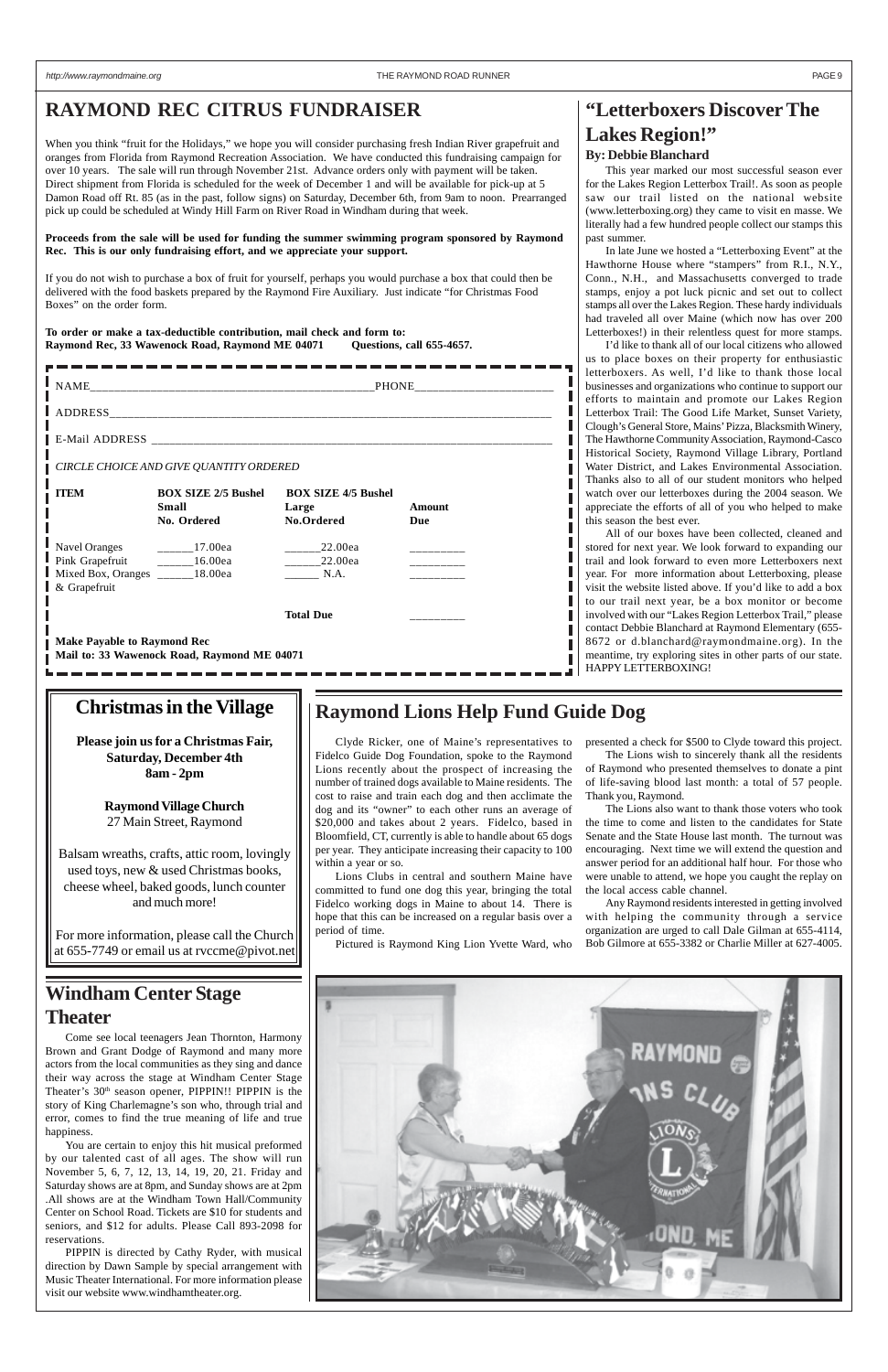## **Kids 2 Kids: Leaders In Training**

The Kids 2 Kids Mentoring Program has started training activities for 7th and 8th grade students who want to become mentors to 3rd and 4th graders. Interested JSMS students attended informational meetings to try out leadership and teambuilding activities they'll be learning and using with younger students. Betsy Stout, a guidance counselor from Windham High School, has been leading the training exercises. Kids 2 Kids meets from 2-4pm on Mondays, and the final training will be offered on November 1st. Student mentors will begin meeting with younger mentees later in November. For more information, contact JSMS mentoring coordinator Debra Martin at 655-4743, ext. 143 or mentorjsms@raymondmaine.org.

The mentoring program paddled up the Tenny River to Crescent Lake in early October as a kick-off event to the year. Thanks go to Camp Hinds and Cathy and Matt Gosselin for the equipment use and paddle instruction.

This is the first of several group outings we organize during the school year to promote outdoor time, exercise and enjoying what our community has to offer. We also support our mentoring pairs in attending cultural events and help them find ways to give back to the community. While mentoring is mostly about the individual friendships formed, it's also about modeling activities that encourage us to stretch ourselves in different ways.

The program continues to look for new mentors during the school year, so it's not too late to give us a call and find out what's involved: 655-8672 ext. 107 or mentor@raymondmaine.org.



 On Thursday, October 28th, all the kindergarten children, teachers, many parent volunteers and family spectators gathered on the athletic field for their annual Fall Fest. This year's activities included husking corn, tossing apples in barrels, passing apples in aprons without using their hands, dressing up in farmer clothes and shooing the crows out of the cornstalks, "horse" racing around the corral, a hay ride, face painting, digging for potatoes, pumpkin jumping and "Heading South," an opportunity for students to demonstrate bird migration. The students and guests enjoyed an outdoor bag lunch, afternoon snack of apples and apple juice, and playing "Farmer in the Dell" with both students and adults.

This event brought a touch of fun and authenticity to their study of our community, as well as developing friendships, cooperation and unity among the children, classrooms and parents.

The Kindergarten teachers would graciously like to thank so many of the families that donated the needed items (clothes, food, & materials) for our Fall Fest celebration. This special event would not have been possible without the tremendous parent support we received for volunteering to supervise and instruct the children throughout the

#### PAGE 10 **THE RAYMOND ROAD RUNNER NOVEMBER, 2004** THE RAYMOND ROAD RUNNER NOVEMBER, 2004

### **RES Update By: Norma Richard, Principal**

October was a very exciting month at RES. It started with a huge birthday surprise for me at our Friday Opening on October 1. I was celebrating a very special birthday, and the students and staff surprised me with some very special treats. The biggest treat, and the biggest surprise, was having my mother Lillian Richard (age 87), my youngest sister Terry, and my beloved niece and nephew Sela Rose and Sawyer join us that morning for Opening. The month then ended with the Red Sox winning the World Series. Students and staff at RES are huge Red Sox fans, and we like to think that our Red Sox Rally on the 22<sup>nd</sup> helped to spur them on to victory.

October was also Fire Prevention Month, and we are always happy to work with members of Raymond Fire and Rescue to provide fire safety training to all of our students. I want to thank Deputy Chief Bruce Tupper, Josh Stevens, and all of the rescue workers who shared their time and expertise with our students. We started this training with a surprise fire drill that included the participation of Raymond Fire and Rescue. The children and staff did an outstanding job following all fire drill procedures, even when the fire trucks came into the yard with lights flashing and sirens blaring. This is also a great time to review fire drill procedures at home with all members of your family. Do your children, and do you, know two different routes to exit your home? Do you have a designated meeting place outside of your house? Have you tested all smoke detectors and replaced old batteries? As the winter heating system gets into full swing, develop a home plan and be sure to practice these safety procedures.

I want to thank Linda Andrews for coordinating this year's Bus Safety at RES. All students and staff participated in bus safety training on October 20. Bus drivers reviewed bus rules and expectations with the students who ride the bus. They also practiced emergency evacuation procedures with the children. Our school rules for SAFETY, RESPECT and INBOUNDS are also in place for all students when riding the bus. Please review these rules

### **Fabulous Farm Fun At Kindergarten Fall Fest**

### **Mentoring Takes To The Tenny**

with your child and reinforce the importance of each child's safe behavior. This is especially true as we head into winter weather and the additional hazards that snow and ice present for our bus drivers.

Our Innisbrook fundraiser has been completed, and I am delighted with this year's sales. I anticipate that orders will be delivered to RES in early November, and we will schedule an evening pickup for working parents. Once again, thank you for supporting RES and the Raymond PTA through your Innisbrook purchases.

We are now entering flu season, and the shortage of the flu vaccine this year means that we all need to practice the very best health practices in order to stay healthy this fall and winter. Encourage your children to wash their hands frequently, maintain a healthy diet, and get plenty of rest. Please do not send children to school if they are sick. We also want to remind parents that children need to be fever free for 24 hours before returning to school. Working together, we will hopefully get through flu season in good shape.



*The "Farmer in the Dell" looking for his wife at the Kindergarten Fall Fest.*



*Sparky shares fire safety tips with RES 1st graders.*

day. We are so thankful for their time and tremendous help in setting up and cleaning up, and especially their never ending spirit which they shared with us throughout the entire day. Our very special thanks go to Chipman Farm for supplying us with the hay bales, to April and Ross Wisutskie for transporting the hay bales to school, and to Hannaford for donating two very large bags of corn to husk and paper products.

Many thanks to all and to our young students who participated and showed good sportsmanship and listening skills all through the event. We were very proud of you!

RES Kindergarten Staff:

Mrs. Allen, Mrs. Gillis, Mr. Seymour and Ms. O'Donnell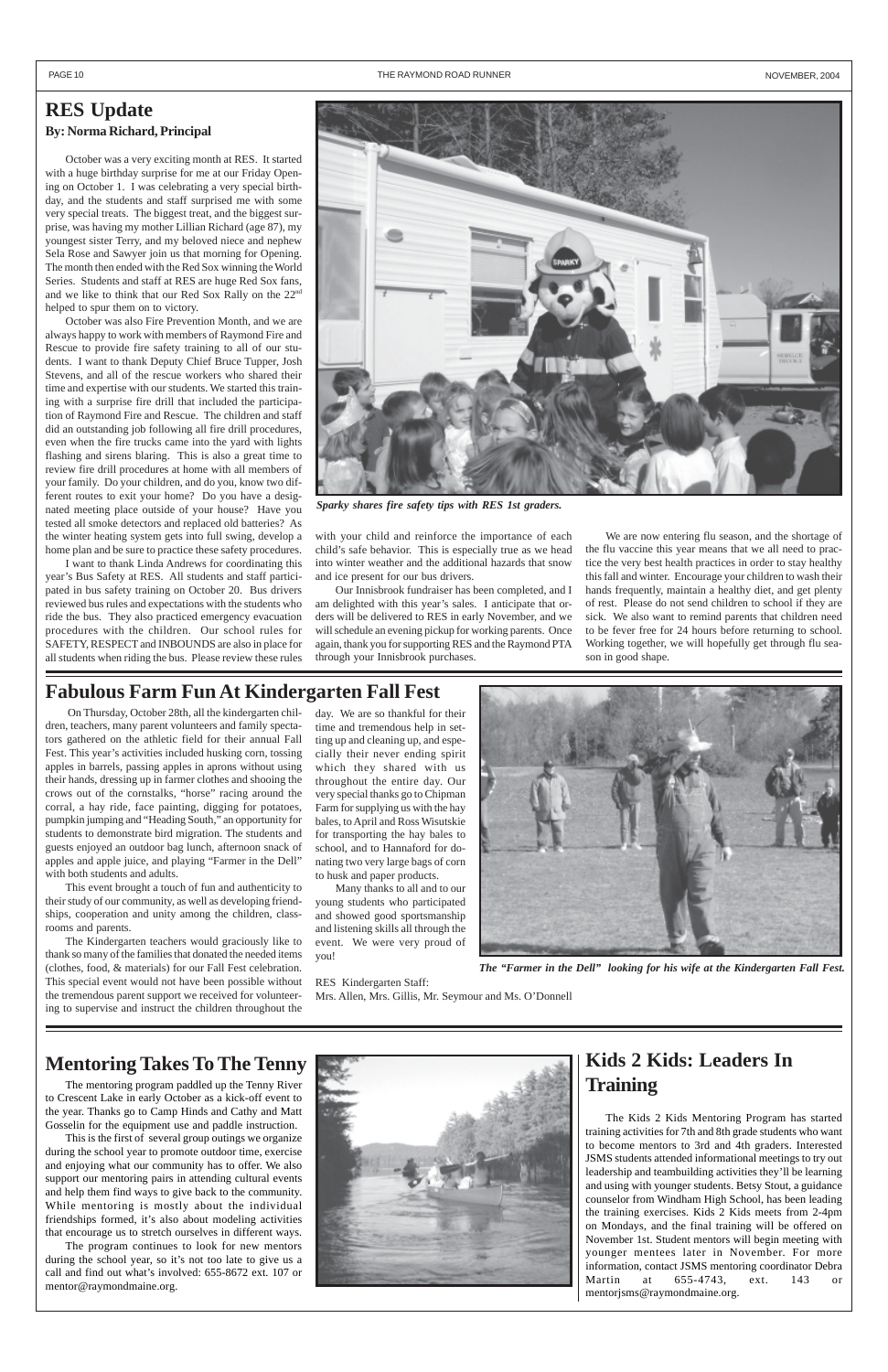**By: 4th Grade Teachers, Mrs. Blanchard, Mrs. Crockett, Mrs. Potter and Mrs. Spencer**

The fourth grade class went on an overnight field trip to the Maine Conservation School on Bryant Pond on October 7 and 8, 2004. This field trip was made possible by the generous donations from the Raymond P.T.A., community members, R.E.S. Bob Marley funds, and parents of fourth grade students. The learning experiences designed for our students included team building and hands-on science activities that directly connected to the Maine Learning Results.

The group from Raymond included seventy-nine students, six staff members, and twenty parents. The enthusiastic group started out on Thursday morning in two school buses and a caravan of parent vans and trucks. It was a wonderful sight to see the support and parent

### **PTA Corner**

How you can help our schools:

PTA Reflections Program - An Arts Recognition and Achievement program for students

- 1. **Save box tops** and drop them off at the school, town hall or library
- 2. **Drop off your empty printer cartridges** at the schools for recycling
- 3. Do you have some items you no longer use that you might be willing to donate to the school? **Check out our Giving Tree** list online: http:// www.raymondmaine.org/civic\_groups/pta
- Do you shop at Hannaford? Look for the red and white General Mills/Hannaford coupons.



Every time you buy 4 participating items, a \$3 coupon prints at the register. How it works: If you buy 4 items i.e. brownie or muffin mixes (under a dollar each) a \$3 coupon will print. If you buy 12 items, a \$9 coupon will print. Drop the coupon off at either school. Hannaford gives us cash for those coupons! Other products are Progresso soups, Pillsbury pie crusts, Green Giant vegetables and many more. Look for this logo in the store.



#### Ends December  $4^{\text{th}}...$

Holiday idea: As you think about possible holiday gifts for your child's teacher, check out the Giving Tree. You could give your teacher something they have requested for their classroom. Every teacher is so grateful when they get something from the list!

#### **November Events:**

Suzie Brockelbank – 655-4915 sbrockel@maine.rr.com. This program offers students the opportunity to create works of art in four areas: literature, musical composition, photography, and the visual arts. Students are encouraged to create and submit works of art that support a specific theme. This year's theme is **"A different kind of hero."** There will be two workshops after school, one on Thursday, November 4<sup>th</sup>, and the other Tuesday, November  $9<sup>th</sup>$ . We need help supervising these workshops. The time commitment is 1 hour. If you can help, please contact Suzie.

#### JSMS Fall Festival – November 12th

Helene is looking for people to help supply snacks. If you can bake or buy something, call or e-mail Helene – 655-7562 or rgagnon1@maine.rr.com

#### Scholastic Book Fair - November  $18<sup>th</sup> - 24<sup>th</sup>$

We are looking for Volunteers to work 2 hour shifts – Contact Leigh Walker – 655-2135 or pta@raymondmaine.org . Great books for children Pre-K through  $7<sup>th</sup>$  grades at good prices. Books make great gifts, with many books under \$5. We will have Friday night hours! One third of every purchase goes back to the schools.

Holiday Fair - Friday, November 19th

Cake Walk, movie, gift shopping, pie sale, book fair, raffles, and great fun ...come join us.

Thank you to everyone who supported our fall fundraisers. Every purchase helped our schools.

If you eat Tyson products, you can help the Raymond School System earn money! The Tyson program is called Project A+, and it works like this: There's a Project A+ label, worth 24¢, on various Tyson products that feature the Project A+ logo on the front of the package. Schools earn money from Tyson by collecting and redeeming the labels (similar to the General Mills program, Box Tops for Education). Participating schools can earn up to \$12,000 per academic year, and there are no restrictions on how the funds are used. The schools can use the money for anything they need — field trips, computer equipment, sports gear, library books — anything!

involvement for our first overnight adventure with fourth grade students.

On our way up to Bryant Pond, we stopped at Snow Falls for lunch. Students were able to have a picnic lunch and walk the trail paths along the flowing river. We arrived at the Maine Conservation School at 1pm. Everyone was buzzing with anticipation. The camp guides met the students with gusto and enthusiasm. Two of the seven guides were registered Maine Guides.

Students were able to settle into their sleeping quarters before any of the festivities began. Some students were able to bunk in a lodge that housed thirty-two boys and thirty-two girls, not including staff members and parents. Some students and parents slept in smaller cabins on cots.

Once our unpacking was finished, we were able

to see the beautiful picturesque views from the shore of the camp. The Maine Conservation School is nestled alongside Bryant Pond. The sunny warm skies and brilliant color of the far-off trees were spectacular. Students began to have a taste for the fabulous opportunity that lay in store for them.

Students were then broken into groups with guides to begin their journey into observation, inquiry, team building, outdoor recreation, sensory development, conservation, survival, science, and fun. The Learning Results that were covered during this experience were habitats, adaptations, classification, continuity of life, and ecosystems. Students were able to identify trees, catch crayfish and baby catfish with nets, maneuver through ropes courses, clear a clogged mountain stream, build shelters, observe skulls and pelts, observe insects and living organisms in their environment, and watch a slide show of loons. They were also able to participate in a classic evening bonfire which included skits and songs performed by the guides that involved participation by our students. At the end of the evening students were very tired and settled down amazingly well in their sleeping

quarters.

In the morning we woke up to continue our fun and learning. We left the Maine Conservation School at 12:45 to head back to R.E.S. The trip was an amazing opportunity for the fourth grade class to participate in. Thank you again for the generosity and parent involvement of the Raymond Community.

### **Maine Conservation School Field Trip**

### **Turn Tyson Products Into Big Bucks For The Raymond School System!**

The Raymond PTA has set up collection sites at RES in front of the library and at JSMS in front of the office where parents and others in the community can drop off their Tyson Project A+ redemption labels. You can also drop off Tyson Project A+ redemption labels at the Raymond Village Library and the Raymond Town Office at the PTA bulletin boards. Our goal this year is to collect a total of 5000 labels, so that we can earn \$1,200 for our schools. For more information on the Tyson Project A+ program, contact Karyn Knights at 655-3926, or check out the Tyson Project A+ website, http:// ProjectAPlus.tyson.com.

## **3RD ANNUAL RAYMOND PTA HOLIDAY FAIR**

**FRIDAY, NOVEMBER 19, 2003 6 – 7:30PM RAYMOND ELEMENTARY SCHOOL**

Holiday Shopping A HOLIDAY GIFT SHOP ESPECIALLY FOR CHILDREN ALL GIFTS - **\$2** SHOP FOR FAMILIES, FRIENDS AND PETS! PROCEEDS BENEFIT YOUR PTA

CAKE WALK

IT'S THE BEST GAME IN TOWN JOIN THE FUN AND WIN A CAKE!

### THANKSGIVING PIE SALE YUMMY DESSERTS FOR THANKSGIVING COME EARLY FOR THE BEST SELECTION

SCHOLASTIC BOOK FAIR SHOP FOR HOLIDAY GIFTS FOR FAMILY AND FRIENDS (BOOKS MAKE GREAT GIFTS FOR TEACHERS!) **MOVIES** STOP IN FOR A FREE MOVIE AND POPCORN

HOLIDAY FUN FOR YOUR FAMILY